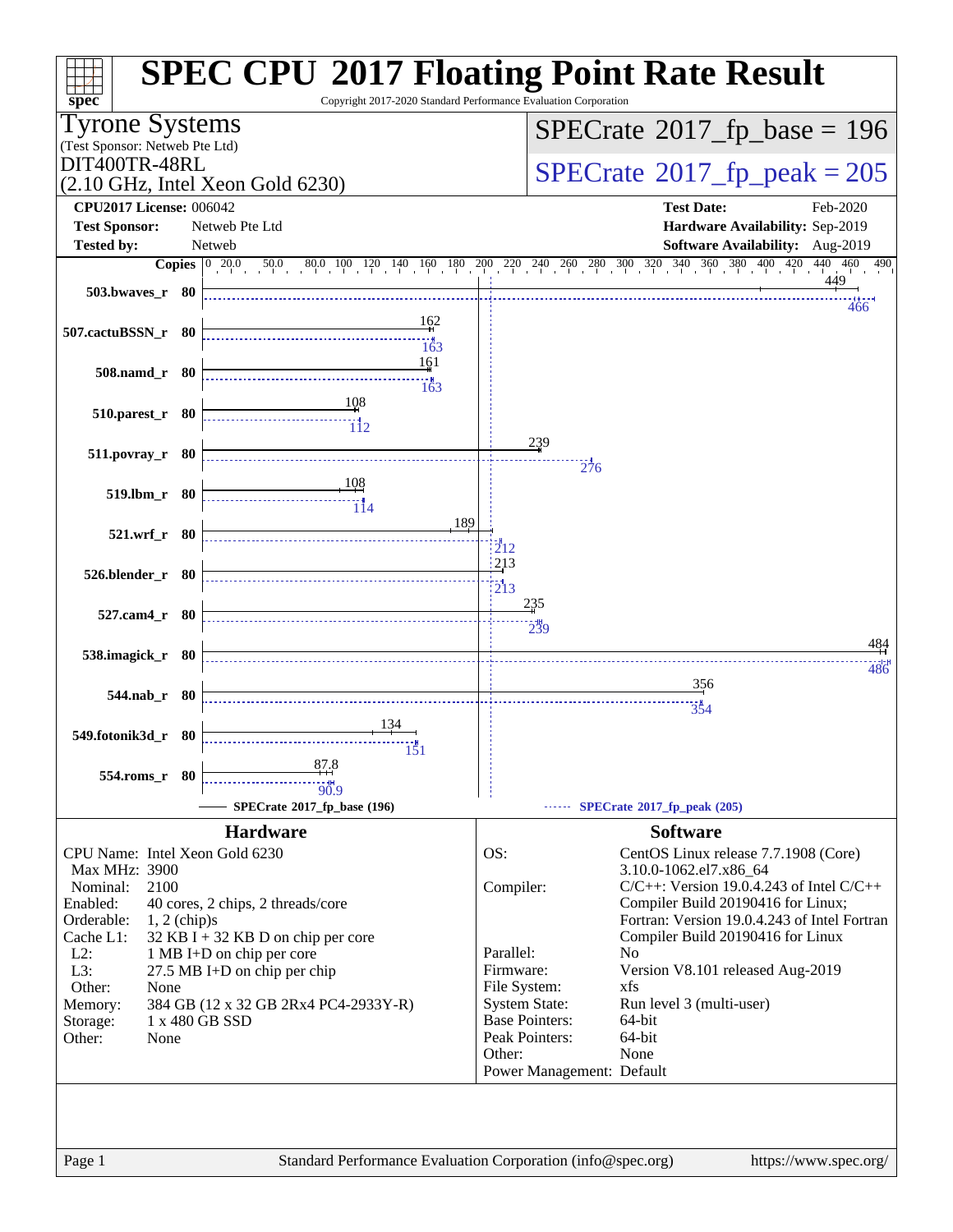Copyright 2017-2020 Standard Performance Evaluation Corporation

### Tyrone Systems

(Test Sponsor: Netweb Pte Ltd)

**[spec](http://www.spec.org/)**

(2.10 GHz, Intel Xeon Gold 6230)

## $SPECTate$ <sup>®</sup>[2017\\_fp\\_base =](http://www.spec.org/auto/cpu2017/Docs/result-fields.html#SPECrate2017fpbase) 196

### $\text{DIT400TR-48RL}$ <br>(2.10 GHz, Intel Xeon Gold 6230)  $\text{SPECrate}$  $\text{SPECrate}$  $\text{SPECrate}$ <sup>®</sup>[2017\\_fp\\_peak = 2](http://www.spec.org/auto/cpu2017/Docs/result-fields.html#SPECrate2017fppeak)05

**[CPU2017 License:](http://www.spec.org/auto/cpu2017/Docs/result-fields.html#CPU2017License)** 006042 **[Test Date:](http://www.spec.org/auto/cpu2017/Docs/result-fields.html#TestDate)** Feb-2020 **[Test Sponsor:](http://www.spec.org/auto/cpu2017/Docs/result-fields.html#TestSponsor)** Netweb Pte Ltd **[Hardware Availability:](http://www.spec.org/auto/cpu2017/Docs/result-fields.html#HardwareAvailability)** Sep-2019 **[Tested by:](http://www.spec.org/auto/cpu2017/Docs/result-fields.html#Testedby)** Netweb **[Software Availability:](http://www.spec.org/auto/cpu2017/Docs/result-fields.html#SoftwareAvailability)** Aug-2019

### **[Results Table](http://www.spec.org/auto/cpu2017/Docs/result-fields.html#ResultsTable)**

|                            | <b>Base</b>   |                |              |                | <b>Peak</b> |                |       |               |                |              |                |              |                |              |
|----------------------------|---------------|----------------|--------------|----------------|-------------|----------------|-------|---------------|----------------|--------------|----------------|--------------|----------------|--------------|
| <b>Benchmark</b>           | <b>Copies</b> | <b>Seconds</b> | <b>Ratio</b> | <b>Seconds</b> | Ratio       | <b>Seconds</b> | Ratio | <b>Copies</b> | <b>Seconds</b> | <b>Ratio</b> | <b>Seconds</b> | <b>Ratio</b> | <b>Seconds</b> | <b>Ratio</b> |
| 503.bwaves_r               | 80            | 1785           | 449          | 2027           | 396         | 1724           | 465   | 80            | 1723           | 466          | 1682           | 477          | 1733           | 463          |
| 507.cactuBSSN r            | 80            | 627            | 162          | 630            | 161         | 618            | 164   | 80            | 621            | 163          | 617            | 164          | 621            | <b>163</b>   |
| $508$ .namd $r$            | 80            | 476            | 160          | 472            | 161         | 469            | 162   | 80            | 469            | 162          | 465            | 163          | 467            | <b>163</b>   |
| 510.parest_r               | 80            | 1929           | 108          | 1943           | 108         | 1892           | 111   | 80            | 1876           | <b>112</b>   | 1874           | 112          | 1883           | 111          |
| 511.povray_r               | 80            | 782            | 239          | 784            | 238         | 779            | 240   | 80            | 677            | 276          | 676            | 276          | 677            | 276          |
| 519.lbm r                  | 80            | 779            | <b>108</b>   | 867            | 97.2        | 740            | 114   | 80            | 736            | 115          | 741            | 114          | 739            | <b>114</b>   |
| $521$ .wrf r               | 80            | 950            | 189          | 1018           | 176         | 871            | 206   | 80            | 844            | 212          | 850            | 211          | 844            | 212          |
| 526.blender r              | 80            | 573            | 213          | 573            | <u>213</u>  | 571            | 213   | 80            | 572            | 213          | 573            | 213          | 572            | 213          |
| 527.cam4 r                 | 80            | 594            | 236          | 595            | 235         | 598            | 234   | 80            | 581            | 241          | 586            | 239          | 588            | 238          |
| 538.imagick_r              | 80            | 414            | 481          | 411            | 484         | 410            | 485   | 80            | 413            | 482          | 409            | 486          | 408            | 488          |
| $544$ .nab_r               | 80            | 379            | 356          | 379            | 356         | 379            | 355   | 80            | 381            | 353          | 380            | 355          | 380            | 354          |
| 549.fotonik3d r            | 80            | 2587           | 120          | 2332           | 134         | 2059           | 151   | 80            | 2042           | 153          | 2061           | 151          | 2067           | 151          |
| $554$ .roms $r$            | 80            | 1533           | 82.9         | 1447           | 87.8        | 1382           | 92.0  | 80            | 1367           | 93.0         | 1420           | 89.5         | 1399           | 90.9         |
| $SPECrate*2017_fp\_base =$ |               |                | 196          |                |             |                |       |               |                |              |                |              |                |              |

**[SPECrate](http://www.spec.org/auto/cpu2017/Docs/result-fields.html#SPECrate2017fppeak)[2017\\_fp\\_peak =](http://www.spec.org/auto/cpu2017/Docs/result-fields.html#SPECrate2017fppeak) 205**

Results appear in the [order in which they were run.](http://www.spec.org/auto/cpu2017/Docs/result-fields.html#RunOrder) Bold underlined text [indicates a median measurement.](http://www.spec.org/auto/cpu2017/Docs/result-fields.html#Median)

### **[Compiler Notes](http://www.spec.org/auto/cpu2017/Docs/result-fields.html#CompilerNotes)**

SPEC has learned that this result, which used an evaluation compiler, was submitted contrary to the compiler license terms.

Intel has granted a one-time waiver for this result.

### **[Submit Notes](http://www.spec.org/auto/cpu2017/Docs/result-fields.html#SubmitNotes)**

 The numactl mechanism was used to bind copies to processors. The config file option 'submit' was used to generate numactl commands to bind each copy to a specific processor. For details, please see the config file.

### **[Operating System Notes](http://www.spec.org/auto/cpu2017/Docs/result-fields.html#OperatingSystemNotes)**

Stack size set to unlimited using "ulimit -s unlimited"

### **[Environment Variables Notes](http://www.spec.org/auto/cpu2017/Docs/result-fields.html#EnvironmentVariablesNotes)**

Environment variables set by runcpu before the start of the run: LD\_LIBRARY\_PATH = "/home/cpu2017/lib/ia32:/home/cpu2017/lib/intel64"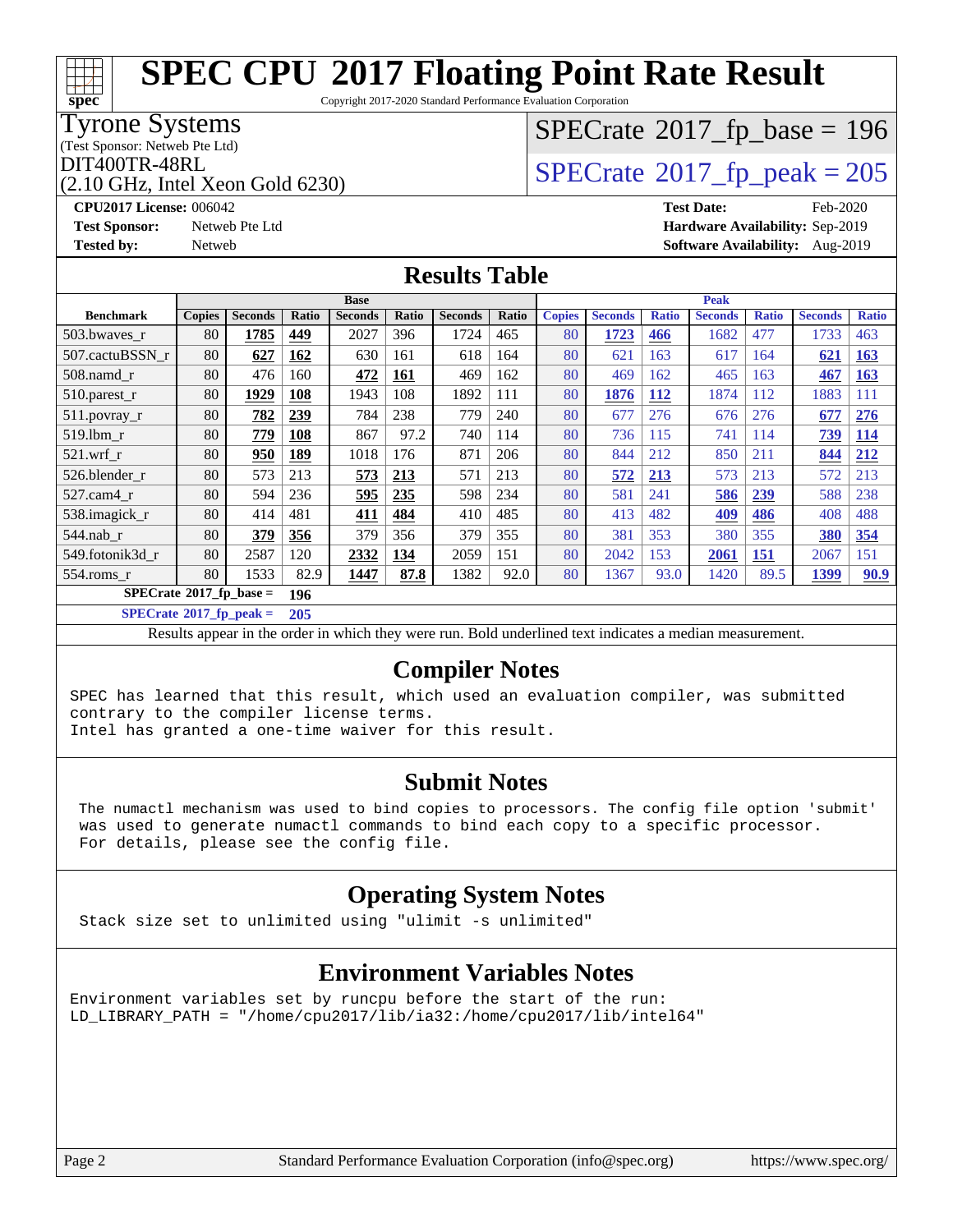#### Page 3 Standard Performance Evaluation Corporation [\(info@spec.org\)](mailto:info@spec.org) <https://www.spec.org/> **[spec](http://www.spec.org/) [SPEC CPU](http://www.spec.org/auto/cpu2017/Docs/result-fields.html#SPECCPU2017FloatingPointRateResult)[2017 Floating Point Rate Result](http://www.spec.org/auto/cpu2017/Docs/result-fields.html#SPECCPU2017FloatingPointRateResult)** Copyright 2017-2020 Standard Performance Evaluation Corporation (Test Sponsor: Netweb Pte Ltd) Tyrone Systems (2.10 GHz, Intel Xeon Gold 6230)  $DIT400TR-48RL$ <br>(2.10 GHz, Intel Yeon Gold 6230)  $SPECTate^{\circ}2017$  [p\_peak = 205  $SPECTate$ <sup>®</sup>[2017\\_fp\\_base =](http://www.spec.org/auto/cpu2017/Docs/result-fields.html#SPECrate2017fpbase) 196 **[CPU2017 License:](http://www.spec.org/auto/cpu2017/Docs/result-fields.html#CPU2017License)** 006042 **[Test Date:](http://www.spec.org/auto/cpu2017/Docs/result-fields.html#TestDate)** Feb-2020 **[Test Sponsor:](http://www.spec.org/auto/cpu2017/Docs/result-fields.html#TestSponsor)** Netweb Pte Ltd **[Hardware Availability:](http://www.spec.org/auto/cpu2017/Docs/result-fields.html#HardwareAvailability)** Sep-2019 **[Tested by:](http://www.spec.org/auto/cpu2017/Docs/result-fields.html#Testedby)** Netweb **[Software Availability:](http://www.spec.org/auto/cpu2017/Docs/result-fields.html#SoftwareAvailability)** Aug-2019 **[General Notes](http://www.spec.org/auto/cpu2017/Docs/result-fields.html#GeneralNotes)** Binaries compiled on a system with 1x Intel Core i9-7900X CPU + 32GB RAM memory using Redhat Enterprise Linux 7.5 Transparent Huge Pages enabled by default Prior to runcpu invocation Filesystem page cache synced and cleared with: sync; echo 3> /proc/sys/vm/drop\_caches runcpu command invoked through numactl i.e.: numactl --interleave=all runcpu <etc> NA: The test sponsor attests, as of date of publication, that CVE-2017-5754 (Meltdown) is mitigated in the system as tested and documented. Yes: The test sponsor attests, as of date of publication, that CVE-2017-5753 (Spectre variant 1) is mitigated in the system as tested and documented. Yes: The test sponsor attests, as of date of publication, that CVE-2017-5715 (Spectre variant 2) is mitigated in the system as tested and documented. **[Platform Notes](http://www.spec.org/auto/cpu2017/Docs/result-fields.html#PlatformNotes)** Sysinfo program /home/cpu2017/bin/sysinfo Rev: r6365 of 2019-08-21 295195f888a3d7edb1e6e46a485a0011 running on NODE6 Tue Oct 1 11:21:51 2019 SUT (System Under Test) info as seen by some common utilities. For more information on this section, see <https://www.spec.org/cpu2017/Docs/config.html#sysinfo> From /proc/cpuinfo model name : Intel(R) Xeon(R) Gold 6230 CPU @ 2.10GHz 2 "physical id"s (chips) 80 "processors" cores, siblings (Caution: counting these is hw and system dependent. The following excerpts from /proc/cpuinfo might not be reliable. Use with caution.) cpu cores : 20 siblings : 40 physical 0: cores 0 1 2 3 4 8 9 10 11 12 16 17 18 19 20 24 25 26 27 28 physical 1: cores 0 1 2 3 4 8 9 10 11 12 16 17 18 19 20 24 25 26 27 28 From lscpu: Architecture: x86\_64 CPU op-mode(s): 32-bit, 64-bit Byte Order: Little Endian  $CPU(s):$  80 On-line CPU(s) list: 0-79 Thread(s) per core: 2 Core(s) per socket: 20 Socket(s): 2 **(Continued on next page)**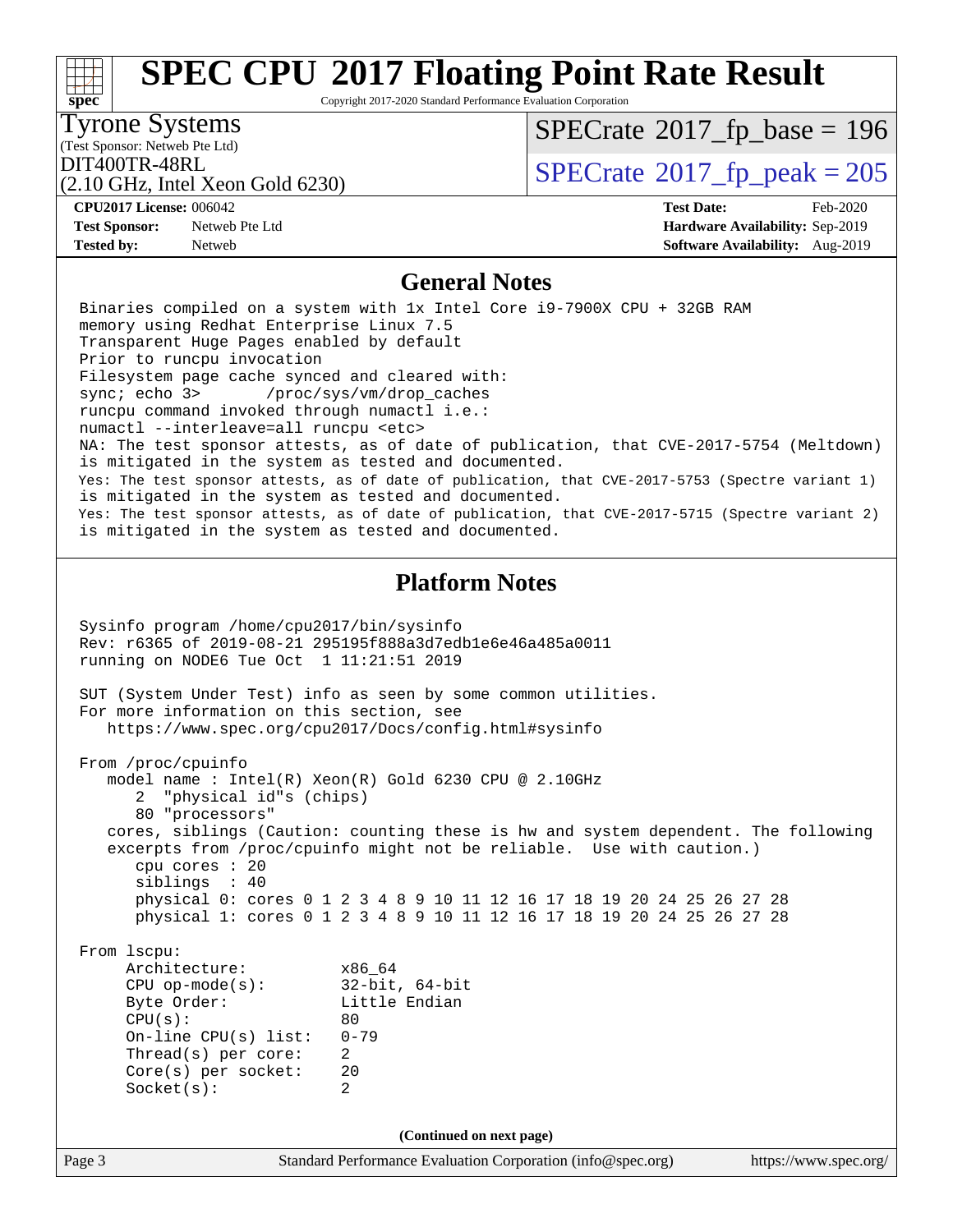Copyright 2017-2020 Standard Performance Evaluation Corporation

Tyrone Systems

**[spec](http://www.spec.org/)**

 $\pm\pm\prime$ 

(Test Sponsor: Netweb Pte Ltd)

 $SPECrate$ <sup>®</sup>[2017\\_fp\\_base =](http://www.spec.org/auto/cpu2017/Docs/result-fields.html#SPECrate2017fpbase) 196

(2.10 GHz, Intel Xeon Gold 6230)

DIT400TR-48RL<br>(2.10 GHz, Intel Xeon Gold 6230) [SPECrate](http://www.spec.org/auto/cpu2017/Docs/result-fields.html#SPECrate2017fppeak)®[2017\\_fp\\_peak = 2](http://www.spec.org/auto/cpu2017/Docs/result-fields.html#SPECrate2017fppeak)05

**[CPU2017 License:](http://www.spec.org/auto/cpu2017/Docs/result-fields.html#CPU2017License)** 006042 **[Test Date:](http://www.spec.org/auto/cpu2017/Docs/result-fields.html#TestDate)** Feb-2020

**[Test Sponsor:](http://www.spec.org/auto/cpu2017/Docs/result-fields.html#TestSponsor)** Netweb Pte Ltd **[Hardware Availability:](http://www.spec.org/auto/cpu2017/Docs/result-fields.html#HardwareAvailability)** Sep-2019 **[Tested by:](http://www.spec.org/auto/cpu2017/Docs/result-fields.html#Testedby)** Netweb **[Software Availability:](http://www.spec.org/auto/cpu2017/Docs/result-fields.html#SoftwareAvailability)** Aug-2019

#### **[Platform Notes \(Continued\)](http://www.spec.org/auto/cpu2017/Docs/result-fields.html#PlatformNotes)**

| NUMA $node(s):$                                                                     | 2                                                                                       |  |  |  |  |  |
|-------------------------------------------------------------------------------------|-----------------------------------------------------------------------------------------|--|--|--|--|--|
| Vendor ID:                                                                          | GenuineIntel                                                                            |  |  |  |  |  |
| CPU family:                                                                         | 6                                                                                       |  |  |  |  |  |
| Model:                                                                              | 85                                                                                      |  |  |  |  |  |
| Model name:                                                                         | $Intel(R) Xeon(R) Gold 6230 CPU @ 2.10GHz$                                              |  |  |  |  |  |
| Stepping:                                                                           | 7                                                                                       |  |  |  |  |  |
| CPU MHz:                                                                            | 800.061                                                                                 |  |  |  |  |  |
| $CPU$ $max$ $MHz$ :                                                                 | 3900.0000                                                                               |  |  |  |  |  |
| CPU min MHz:                                                                        | 800.0000                                                                                |  |  |  |  |  |
| BogoMIPS:                                                                           | 4200.00                                                                                 |  |  |  |  |  |
| Virtualization:                                                                     | $VT - x$                                                                                |  |  |  |  |  |
| L1d cache:                                                                          | 32K                                                                                     |  |  |  |  |  |
| Lli cache:                                                                          | 32K                                                                                     |  |  |  |  |  |
| $L2$ cache:                                                                         | 1024K                                                                                   |  |  |  |  |  |
| L3 cache:                                                                           | 28160K                                                                                  |  |  |  |  |  |
| NUMA $node0$ $CPU(s)$ :                                                             | $0 - 19, 40 - 59$                                                                       |  |  |  |  |  |
| NUMA nodel $CPU(s):$                                                                | $20 - 39,60 - 79$                                                                       |  |  |  |  |  |
| Flaqs:                                                                              | fpu vme de pse tsc msr pae mce cx8 apic sep mtrr pge mca cmov                           |  |  |  |  |  |
|                                                                                     | pat pse36 clflush dts acpi mmx fxsr sse sse2 ss ht tm pbe syscall nx pdpelgb rdtscp     |  |  |  |  |  |
|                                                                                     | lm constant_tsc art arch_perfmon pebs bts rep_good nopl xtopology nonstop_tsc           |  |  |  |  |  |
|                                                                                     | aperfmperf eagerfpu pni pclmulgdg dtes64 monitor ds cpl vmx smx est tm2 ssse3 sdbg      |  |  |  |  |  |
|                                                                                     | fma cx16 xtpr pdcm pcid dca sse4_1 sse4_2 x2apic movbe popcnt tsc_deadline_timer aes    |  |  |  |  |  |
|                                                                                     | xsave avx f16c rdrand lahf_lm abm 3dnowprefetch epb cat_13 cdp_13 intel_ppin            |  |  |  |  |  |
|                                                                                     | intel_pt ssbd mba ibrs ibpb stibp ibrs_enhanced tpr_shadow vnmi flexpriority ept        |  |  |  |  |  |
|                                                                                     | vpid fsgsbase tsc_adjust bmil hle avx2 smep bmi2 erms invpcid rtm cqm mpx rdt_a         |  |  |  |  |  |
|                                                                                     | avx512f avx512dq rdseed adx smap clflushopt clwb avx512cd avx512bw avx512vl xsaveopt    |  |  |  |  |  |
|                                                                                     | xsavec xgetbv1 cqm_llc cqm_occup_llc cqm_mbm_total cqm_mbm_local dtherm ida arat pln    |  |  |  |  |  |
| pts hwp hwp_act_window hwp_epp hwp_pkg_req pku ospke avx512_vnni md_clear spec_ctrl |                                                                                         |  |  |  |  |  |
| intel_stibp flush_l1d arch_capabilities                                             |                                                                                         |  |  |  |  |  |
| /proc/cpuinfo cache data                                                            |                                                                                         |  |  |  |  |  |
| cache size : 28160 KB                                                               |                                                                                         |  |  |  |  |  |
|                                                                                     |                                                                                         |  |  |  |  |  |
|                                                                                     | From numactl --hardware WARNING: a numactl 'node' might or might not correspond to a    |  |  |  |  |  |
| physical chip.                                                                      |                                                                                         |  |  |  |  |  |
| $available: 2 nodes (0-1)$                                                          |                                                                                         |  |  |  |  |  |
|                                                                                     | node 0 cpus: 0 1 2 3 4 5 6 7 8 9 10 11 12 13 14 15 16 17 18 19 40 41 42 43 44 45 46 47  |  |  |  |  |  |
| 48 49 50 51 52 53 54 55 56 57 58 59                                                 |                                                                                         |  |  |  |  |  |
| node 0 size: 195228 MB                                                              |                                                                                         |  |  |  |  |  |
| node 0 free: 171472 MB                                                              |                                                                                         |  |  |  |  |  |
|                                                                                     | node 1 cpus: 20 21 22 23 24 25 26 27 28 29 30 31 32 33 34 35 36 37 38 39 60 61 62 63 64 |  |  |  |  |  |
| 65 66 67 68 69 70 71 72 73 74 75 76 77 78 79                                        |                                                                                         |  |  |  |  |  |
| node 1 size: 196608 MB                                                              |                                                                                         |  |  |  |  |  |
| node 1 free: 174379 MB                                                              |                                                                                         |  |  |  |  |  |
| node distances:                                                                     |                                                                                         |  |  |  |  |  |
| node<br>0<br>1                                                                      |                                                                                         |  |  |  |  |  |
| 0:<br>10<br>21                                                                      |                                                                                         |  |  |  |  |  |
|                                                                                     |                                                                                         |  |  |  |  |  |
| (Continued on next page)                                                            |                                                                                         |  |  |  |  |  |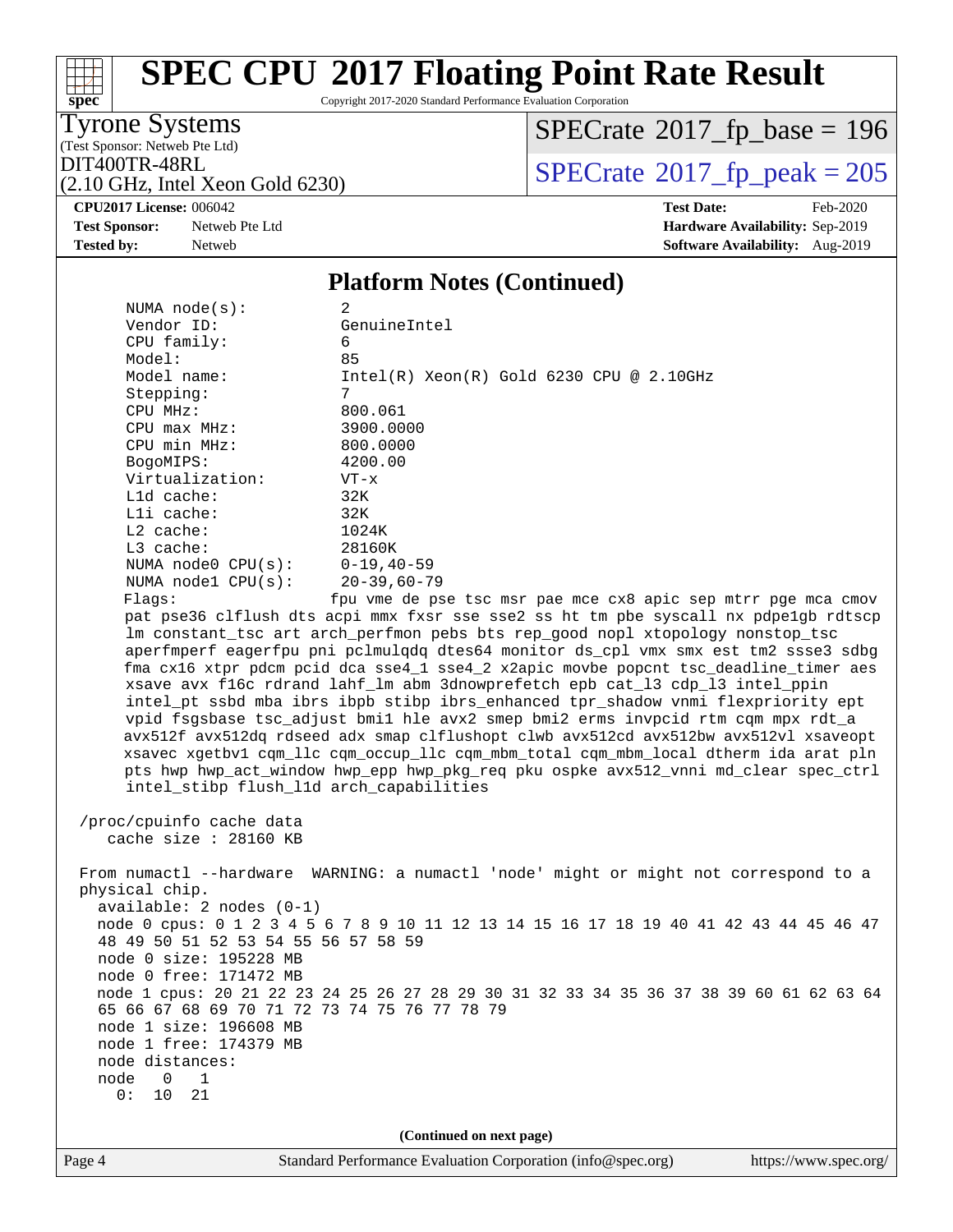| spec <sup>®</sup>                                       |                                                                                                                                                                                                                                                                                                                                                                                                                                                                  | <b>SPEC CPU®2017 Floating Point Rate Result</b><br>Copyright 2017-2020 Standard Performance Evaluation Corporation                                               |
|---------------------------------------------------------|------------------------------------------------------------------------------------------------------------------------------------------------------------------------------------------------------------------------------------------------------------------------------------------------------------------------------------------------------------------------------------------------------------------------------------------------------------------|------------------------------------------------------------------------------------------------------------------------------------------------------------------|
| <b>Tyrone Systems</b><br>(Test Sponsor: Netweb Pte Ltd) |                                                                                                                                                                                                                                                                                                                                                                                                                                                                  | $SPECrate^{\circ}2017$ [p base = 196                                                                                                                             |
| DIT400TR-48RL                                           | $(2.10 \text{ GHz}, \text{Intel Xeon Gold } 6230)$                                                                                                                                                                                                                                                                                                                                                                                                               | $SPECrate^{\circledcirc}2017_fp\_peak = 205$                                                                                                                     |
| <b>CPU2017 License: 006042</b><br><b>Test Sponsor:</b>  | Netweb Pte Ltd                                                                                                                                                                                                                                                                                                                                                                                                                                                   | <b>Test Date:</b><br>Feb-2020<br>Hardware Availability: Sep-2019                                                                                                 |
| <b>Tested by:</b>                                       | Netweb                                                                                                                                                                                                                                                                                                                                                                                                                                                           | Software Availability: Aug-2019                                                                                                                                  |
|                                                         |                                                                                                                                                                                                                                                                                                                                                                                                                                                                  | <b>Platform Notes (Continued)</b>                                                                                                                                |
| 1:<br>21                                                | - 10                                                                                                                                                                                                                                                                                                                                                                                                                                                             |                                                                                                                                                                  |
| From /proc/meminfo<br>MemTotal:<br>Hugepagesize:        | 394669160 kB<br>HugePages_Total:<br>0<br>2048 kB                                                                                                                                                                                                                                                                                                                                                                                                                 |                                                                                                                                                                  |
| os-release:                                             | From /etc/*release* /etc/*version*<br>centos-release: CentOS Linux release 7.7.1908 (Core)<br>NAME="CentOS Linux"<br>VERSION="7 (Core)"<br>ID="centos"<br>ID_LIKE="rhel fedora"<br>VERSION_ID="7"<br>PRETTY_NAME="CentOS Linux 7 (Core)"<br>ANSI_COLOR="0;31"<br>CPE_NAME="cpe:/o:centos:centos:7"<br>redhat-release: CentOS Linux release 7.7.1908 (Core)<br>system-release: CentOS Linux release 7.7.1908 (Core)<br>system-release-cpe: cpe:/o:centos:centos:7 | centos-release-upstream: Derived from Red Hat Enterprise Linux 7.7 (Source)                                                                                      |
| uname $-a$ :                                            | x86 64 GNU/Linux                                                                                                                                                                                                                                                                                                                                                                                                                                                 | Linux NODE6 3.10.0-1062.el7.x86_64 #1 SMP Wed Aug 7 18:08:02 UTC 2019 x86_64 x86_64                                                                              |
|                                                         | Kernel self-reported vulnerability status:                                                                                                                                                                                                                                                                                                                                                                                                                       |                                                                                                                                                                  |
|                                                         | CVE-2018-3620 (L1 Terminal Fault):<br>Microarchitectural Data Sampling:<br>CVE-2017-5754 (Meltdown):                                                                                                                                                                                                                                                                                                                                                             | Not affected<br>Not affected<br>Not affected<br>CVE-2018-3639 (Speculative Store Bypass): Mitigation: Speculative Store Bypass disabled<br>via prctl and seccomp |
|                                                         | CVE-2017-5753 (Spectre variant 1):<br>$CVE-2017-5715$ (Spectre variant 2):                                                                                                                                                                                                                                                                                                                                                                                       | Mitigation: Load fences, __user pointer<br>sanitization<br>Mitigation: Full retpoline, IBPB                                                                      |
|                                                         | run-level 3 Oct 1 00:16                                                                                                                                                                                                                                                                                                                                                                                                                                          |                                                                                                                                                                  |
| Filesystem<br>BIOS:<br>Vendor:                          | SPEC is set to: /home/cpu2017<br>Type<br>/dev/mapper/centos-home xfs<br>From /sys/devices/virtual/dmi/id<br>American Megatrends Inc. V8.101 08/02/2019<br>Tyrone Systems                                                                                                                                                                                                                                                                                         | Size Used Avail Use% Mounted on<br>392G 194G 199G 50% / home                                                                                                     |
|                                                         |                                                                                                                                                                                                                                                                                                                                                                                                                                                                  | (Continued on next page)                                                                                                                                         |
| Page 5                                                  |                                                                                                                                                                                                                                                                                                                                                                                                                                                                  | https://www.spec.org/<br>Standard Performance Evaluation Corporation (info@spec.org)                                                                             |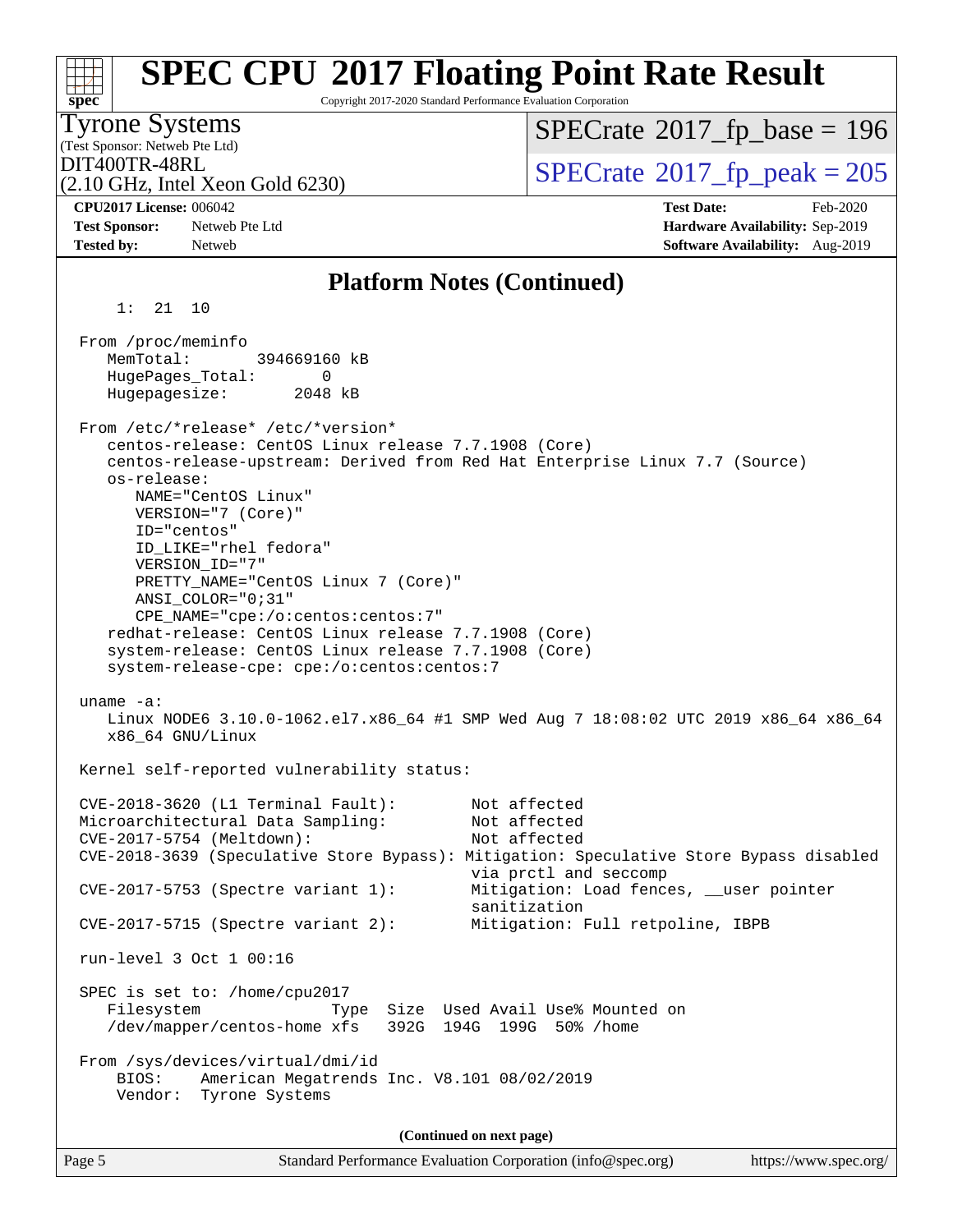Copyright 2017-2020 Standard Performance Evaluation Corporation

#### Tyrone Systems

**[spec](http://www.spec.org/)**

(Test Sponsor: Netweb Pte Ltd)

 $SPECrate$ <sup>®</sup>[2017\\_fp\\_base =](http://www.spec.org/auto/cpu2017/Docs/result-fields.html#SPECrate2017fpbase) 196

(2.10 GHz, Intel Xeon Gold 6230)

 $\text{DIT400TR-48RL}$ <br>(2.10 GHz, Intel Xeon Gold 6230)  $\text{SPECrate}$  $\text{SPECrate}$  $\text{SPECrate}$ <sup>®</sup>[2017\\_fp\\_peak = 2](http://www.spec.org/auto/cpu2017/Docs/result-fields.html#SPECrate2017fppeak)05

**[Test Sponsor:](http://www.spec.org/auto/cpu2017/Docs/result-fields.html#TestSponsor)** Netweb Pte Ltd **[Hardware Availability:](http://www.spec.org/auto/cpu2017/Docs/result-fields.html#HardwareAvailability)** Sep-2019 **[Tested by:](http://www.spec.org/auto/cpu2017/Docs/result-fields.html#Testedby)** Netweb **[Software Availability:](http://www.spec.org/auto/cpu2017/Docs/result-fields.html#SoftwareAvailability)** Aug-2019

**[CPU2017 License:](http://www.spec.org/auto/cpu2017/Docs/result-fields.html#CPU2017License)** 006042 **[Test Date:](http://www.spec.org/auto/cpu2017/Docs/result-fields.html#TestDate)** Feb-2020

#### **[Platform Notes \(Continued\)](http://www.spec.org/auto/cpu2017/Docs/result-fields.html#PlatformNotes)**

 Product: DIT400TR-48RL Serial: empty

 Additional information from dmidecode follows. WARNING: Use caution when you interpret this section. The 'dmidecode' program reads system data which is "intended to allow hardware to be accurately determined", but the intent may not be met, as there are frequent changes to hardware, firmware, and the "DMTF SMBIOS" standard.

(End of data from sysinfo program)

### **[Compiler Version Notes](http://www.spec.org/auto/cpu2017/Docs/result-fields.html#CompilerVersionNotes)**

| C      | 519.1bm_r(base, peak) 538.imagick_r(base, peak)                                                                                                                                                                                                               |                       |
|--------|---------------------------------------------------------------------------------------------------------------------------------------------------------------------------------------------------------------------------------------------------------------|-----------------------|
|        | 544.nab_r(base, peak)                                                                                                                                                                                                                                         |                       |
|        | Intel(R) C Intel(R) 64 Compiler for applications running on Intel(R) 64,<br>Version 19.0.4.243 Build 20190416<br>Copyright (C) 1985-2019 Intel Corporation. All rights reserved.<br>icc: NOTE: The evaluation period for this product ends on 2-nov-2019 UTC. |                       |
| $C++$  | 508.namd_r(base, peak) $510.\text{parents\_r}(\text{base}, \text{peak})$                                                                                                                                                                                      |                       |
|        |                                                                                                                                                                                                                                                               |                       |
|        | Intel(R) $C++$ Intel(R) 64 Compiler for applications running on Intel(R) 64,<br>Version 19.0.4.243 Build 20190416                                                                                                                                             |                       |
|        | Copyright (C) 1985-2019 Intel Corporation. All rights reserved.<br>icpc: NOTE: The evaluation period for this product ends on 2-nov-2019 UTC.                                                                                                                 |                       |
|        |                                                                                                                                                                                                                                                               |                       |
|        |                                                                                                                                                                                                                                                               |                       |
|        | $C++$ , C $\qquad$ 511.povray_r(base, peak) 526.blender_r(base, peak)                                                                                                                                                                                         |                       |
|        | Intel(R) C++ Intel(R) 64 Compiler for applications running on Intel(R) 64,<br>Version 19.0.4.243 Build 20190416                                                                                                                                               |                       |
|        | Copyright (C) 1985-2019 Intel Corporation. All rights reserved.                                                                                                                                                                                               |                       |
|        | icpc: NOTE: The evaluation period for this product ends on 2-nov-2019 UTC.<br>Intel(R) C Intel(R) 64 Compiler for applications running on Intel(R) 64,<br>Version 19.0.4.243 Build 20190416                                                                   |                       |
|        | Copyright (C) 1985-2019 Intel Corporation. All rights reserved.                                                                                                                                                                                               |                       |
|        | icc: NOTE: The evaluation period for this product ends on 2-nov-2019 UTC.                                                                                                                                                                                     |                       |
|        |                                                                                                                                                                                                                                                               |                       |
|        | C++, C, Fortran   507.cactuBSSN_r(base, peak)                                                                                                                                                                                                                 |                       |
|        | (Continued on next page)                                                                                                                                                                                                                                      |                       |
| Page 6 | Standard Performance Evaluation Corporation (info@spec.org)                                                                                                                                                                                                   | https://www.spec.org/ |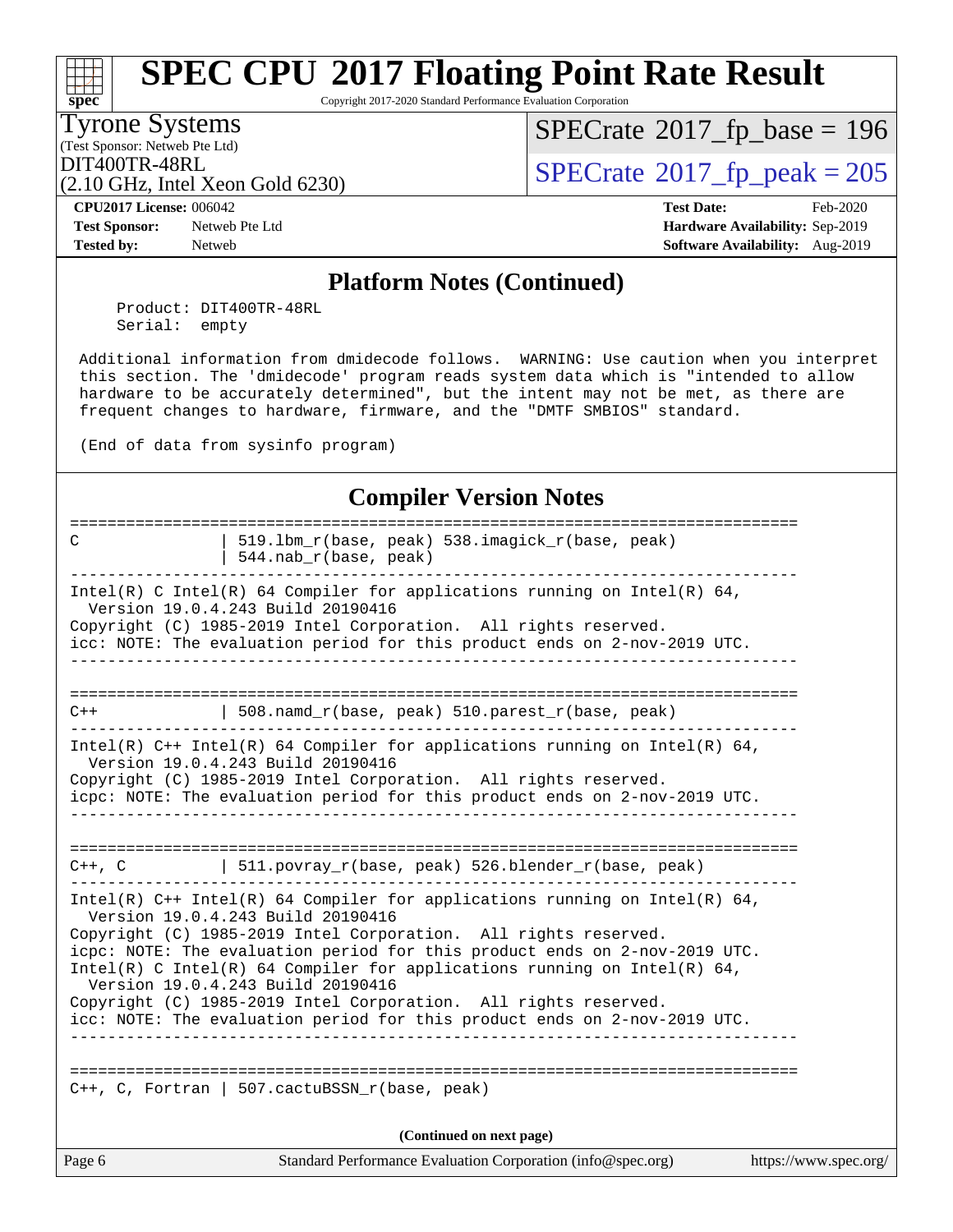#### **[spec](http://www.spec.org/)**<sup>®</sup> **[SPEC CPU](http://www.spec.org/auto/cpu2017/Docs/result-fields.html#SPECCPU2017FloatingPointRateResult)[2017 Floating Point Rate Result](http://www.spec.org/auto/cpu2017/Docs/result-fields.html#SPECCPU2017FloatingPointRateResult)** Copyright 2017-2020 Standard Performance Evaluation Corporation (Test Sponsor: Netweb Pte Ltd) Tyrone Systems (2.10 GHz, Intel Xeon Gold 6230)  $\text{DIT400TR-48RL}$ <br>(2.10 GHz, Intel Xeon Gold 6230)  $\text{SPECrate}$  $\text{SPECrate}$  $\text{SPECrate}$ <sup>®</sup>[2017\\_fp\\_peak = 2](http://www.spec.org/auto/cpu2017/Docs/result-fields.html#SPECrate2017fppeak)05  $SPECTate$ <sup>®</sup>[2017\\_fp\\_base =](http://www.spec.org/auto/cpu2017/Docs/result-fields.html#SPECrate2017fpbase) 196 **[CPU2017 License:](http://www.spec.org/auto/cpu2017/Docs/result-fields.html#CPU2017License)** 006042 **[Test Date:](http://www.spec.org/auto/cpu2017/Docs/result-fields.html#TestDate)** Feb-2020 **[Test Sponsor:](http://www.spec.org/auto/cpu2017/Docs/result-fields.html#TestSponsor)** Netweb Pte Ltd **[Hardware Availability:](http://www.spec.org/auto/cpu2017/Docs/result-fields.html#HardwareAvailability)** Sep-2019 **[Tested by:](http://www.spec.org/auto/cpu2017/Docs/result-fields.html#Testedby)** Netweb **[Software Availability:](http://www.spec.org/auto/cpu2017/Docs/result-fields.html#SoftwareAvailability)** Aug-2019 **[Compiler Version Notes \(Continued\)](http://www.spec.org/auto/cpu2017/Docs/result-fields.html#CompilerVersionNotes)** ------------------------------------------------------------------------------ Intel(R) C++ Intel(R) 64 Compiler for applications running on Intel(R) 64, Version 19.0.4.243 Build 20190416 Copyright (C) 1985-2019 Intel Corporation. All rights reserved. icpc: NOTE: The evaluation period for this product ends on 2-nov-2019 UTC. Intel(R) C Intel(R) 64 Compiler for applications running on Intel(R) 64, Version 19.0.4.243 Build 20190416 Copyright (C) 1985-2019 Intel Corporation. All rights reserved. icc: NOTE: The evaluation period for this product ends on 2-nov-2019 UTC. Intel(R) Fortran Intel(R) 64 Compiler for applications running on Intel(R) 64, Version 19.0.4.243 Build 20190416 Copyright (C) 1985-2019 Intel Corporation. All rights reserved. ifort: NOTE: The evaluation period for this product ends on 2-nov-2019 UTC. ------------------------------------------------------------------------------ ============================================================================== Fortran | 503.bwaves\_r(base, peak) 549.fotonik3d\_r(base, peak) | 554.roms\_r(base, peak) ------------------------------------------------------------------------------ Intel(R) Fortran Intel(R) 64 Compiler for applications running on Intel(R) 64, Version 19.0.4.243 Build 20190416 Copyright (C) 1985-2019 Intel Corporation. All rights reserved. ifort: NOTE: The evaluation period for this product ends on 2-nov-2019 UTC. ------------------------------------------------------------------------------ ============================================================================== Fortran, C | 521.wrf\_r(base, peak) 527.cam4\_r(base, peak) ------------------------------------------------------------------------------ Intel(R) Fortran Intel(R)  $64$  Compiler for applications running on Intel(R) 64, Version 19.0.4.243 Build 20190416 Copyright (C) 1985-2019 Intel Corporation. All rights reserved. ifort: NOTE: The evaluation period for this product ends on 2-nov-2019 UTC. Intel(R) C Intel(R) 64 Compiler for applications running on Intel(R)  $64$ , Version 19.0.4.243 Build 20190416 Copyright (C) 1985-2019 Intel Corporation. All rights reserved. icc: NOTE: The evaluation period for this product ends on 2-nov-2019 UTC.

------------------------------------------------------------------------------

### **[Base Compiler Invocation](http://www.spec.org/auto/cpu2017/Docs/result-fields.html#BaseCompilerInvocation)**

[C benchmarks](http://www.spec.org/auto/cpu2017/Docs/result-fields.html#Cbenchmarks): [icc -m64 -std=c11](http://www.spec.org/cpu2017/results/res2020q1/cpu2017-20200218-20949.flags.html#user_CCbase_intel_icc_64bit_c11_33ee0cdaae7deeeab2a9725423ba97205ce30f63b9926c2519791662299b76a0318f32ddfffdc46587804de3178b4f9328c46fa7c2b0cd779d7a61945c91cd35)

[C++ benchmarks:](http://www.spec.org/auto/cpu2017/Docs/result-fields.html#CXXbenchmarks) [icpc -m64](http://www.spec.org/cpu2017/results/res2020q1/cpu2017-20200218-20949.flags.html#user_CXXbase_intel_icpc_64bit_4ecb2543ae3f1412ef961e0650ca070fec7b7afdcd6ed48761b84423119d1bf6bdf5cad15b44d48e7256388bc77273b966e5eb805aefd121eb22e9299b2ec9d9)

**(Continued on next page)**

Page 7 Standard Performance Evaluation Corporation [\(info@spec.org\)](mailto:info@spec.org) <https://www.spec.org/>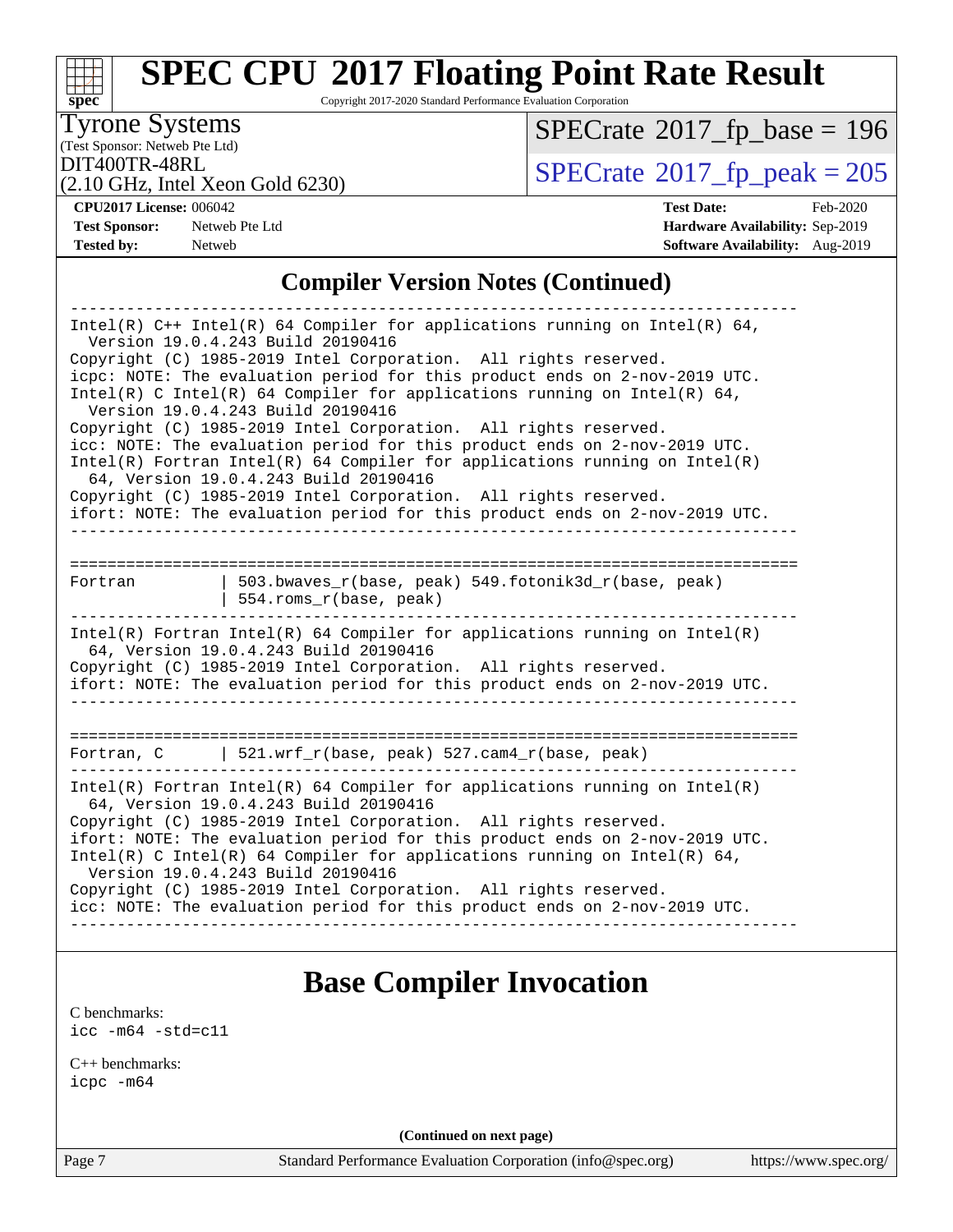Copyright 2017-2020 Standard Performance Evaluation Corporation

#### Tyrone Systems

**[spec](http://www.spec.org/)**

(Test Sponsor: Netweb Pte Ltd)

 $SPECrate$ <sup>®</sup>[2017\\_fp\\_base =](http://www.spec.org/auto/cpu2017/Docs/result-fields.html#SPECrate2017fpbase) 196

(2.10 GHz, Intel Xeon Gold 6230)

 $DT400TR-48RL$ <br>(2.10 GHz, Intel Xeon Gold 6230)  $SPECrate^{\circ}2017$  $SPECrate^{\circ}2017$  [p\_peak = 205

**[Test Sponsor:](http://www.spec.org/auto/cpu2017/Docs/result-fields.html#TestSponsor)** Netweb Pte Ltd **[Hardware Availability:](http://www.spec.org/auto/cpu2017/Docs/result-fields.html#HardwareAvailability)** Sep-2019 **[Tested by:](http://www.spec.org/auto/cpu2017/Docs/result-fields.html#Testedby)** Netweb **[Software Availability:](http://www.spec.org/auto/cpu2017/Docs/result-fields.html#SoftwareAvailability)** Aug-2019

**[CPU2017 License:](http://www.spec.org/auto/cpu2017/Docs/result-fields.html#CPU2017License)** 006042 **[Test Date:](http://www.spec.org/auto/cpu2017/Docs/result-fields.html#TestDate)** Feb-2020

## **[Base Compiler Invocation \(Continued\)](http://www.spec.org/auto/cpu2017/Docs/result-fields.html#BaseCompilerInvocation)**

[Fortran benchmarks](http://www.spec.org/auto/cpu2017/Docs/result-fields.html#Fortranbenchmarks): [ifort -m64](http://www.spec.org/cpu2017/results/res2020q1/cpu2017-20200218-20949.flags.html#user_FCbase_intel_ifort_64bit_24f2bb282fbaeffd6157abe4f878425411749daecae9a33200eee2bee2fe76f3b89351d69a8130dd5949958ce389cf37ff59a95e7a40d588e8d3a57e0c3fd751)

[Benchmarks using both Fortran and C](http://www.spec.org/auto/cpu2017/Docs/result-fields.html#BenchmarksusingbothFortranandC): [ifort -m64](http://www.spec.org/cpu2017/results/res2020q1/cpu2017-20200218-20949.flags.html#user_CC_FCbase_intel_ifort_64bit_24f2bb282fbaeffd6157abe4f878425411749daecae9a33200eee2bee2fe76f3b89351d69a8130dd5949958ce389cf37ff59a95e7a40d588e8d3a57e0c3fd751) [icc -m64 -std=c11](http://www.spec.org/cpu2017/results/res2020q1/cpu2017-20200218-20949.flags.html#user_CC_FCbase_intel_icc_64bit_c11_33ee0cdaae7deeeab2a9725423ba97205ce30f63b9926c2519791662299b76a0318f32ddfffdc46587804de3178b4f9328c46fa7c2b0cd779d7a61945c91cd35)

[Benchmarks using both C and C++](http://www.spec.org/auto/cpu2017/Docs/result-fields.html#BenchmarksusingbothCandCXX): [icpc -m64](http://www.spec.org/cpu2017/results/res2020q1/cpu2017-20200218-20949.flags.html#user_CC_CXXbase_intel_icpc_64bit_4ecb2543ae3f1412ef961e0650ca070fec7b7afdcd6ed48761b84423119d1bf6bdf5cad15b44d48e7256388bc77273b966e5eb805aefd121eb22e9299b2ec9d9) [icc -m64 -std=c11](http://www.spec.org/cpu2017/results/res2020q1/cpu2017-20200218-20949.flags.html#user_CC_CXXbase_intel_icc_64bit_c11_33ee0cdaae7deeeab2a9725423ba97205ce30f63b9926c2519791662299b76a0318f32ddfffdc46587804de3178b4f9328c46fa7c2b0cd779d7a61945c91cd35)

[Benchmarks using Fortran, C, and C++:](http://www.spec.org/auto/cpu2017/Docs/result-fields.html#BenchmarksusingFortranCandCXX) [icpc -m64](http://www.spec.org/cpu2017/results/res2020q1/cpu2017-20200218-20949.flags.html#user_CC_CXX_FCbase_intel_icpc_64bit_4ecb2543ae3f1412ef961e0650ca070fec7b7afdcd6ed48761b84423119d1bf6bdf5cad15b44d48e7256388bc77273b966e5eb805aefd121eb22e9299b2ec9d9) [icc -m64 -std=c11](http://www.spec.org/cpu2017/results/res2020q1/cpu2017-20200218-20949.flags.html#user_CC_CXX_FCbase_intel_icc_64bit_c11_33ee0cdaae7deeeab2a9725423ba97205ce30f63b9926c2519791662299b76a0318f32ddfffdc46587804de3178b4f9328c46fa7c2b0cd779d7a61945c91cd35) [ifort -m64](http://www.spec.org/cpu2017/results/res2020q1/cpu2017-20200218-20949.flags.html#user_CC_CXX_FCbase_intel_ifort_64bit_24f2bb282fbaeffd6157abe4f878425411749daecae9a33200eee2bee2fe76f3b89351d69a8130dd5949958ce389cf37ff59a95e7a40d588e8d3a57e0c3fd751)

### **[Base Portability Flags](http://www.spec.org/auto/cpu2017/Docs/result-fields.html#BasePortabilityFlags)**

 503.bwaves\_r: [-DSPEC\\_LP64](http://www.spec.org/cpu2017/results/res2020q1/cpu2017-20200218-20949.flags.html#suite_basePORTABILITY503_bwaves_r_DSPEC_LP64) 507.cactuBSSN\_r: [-DSPEC\\_LP64](http://www.spec.org/cpu2017/results/res2020q1/cpu2017-20200218-20949.flags.html#suite_basePORTABILITY507_cactuBSSN_r_DSPEC_LP64) 508.namd\_r: [-DSPEC\\_LP64](http://www.spec.org/cpu2017/results/res2020q1/cpu2017-20200218-20949.flags.html#suite_basePORTABILITY508_namd_r_DSPEC_LP64) 510.parest\_r: [-DSPEC\\_LP64](http://www.spec.org/cpu2017/results/res2020q1/cpu2017-20200218-20949.flags.html#suite_basePORTABILITY510_parest_r_DSPEC_LP64) 511.povray\_r: [-DSPEC\\_LP64](http://www.spec.org/cpu2017/results/res2020q1/cpu2017-20200218-20949.flags.html#suite_basePORTABILITY511_povray_r_DSPEC_LP64) 519.lbm\_r: [-DSPEC\\_LP64](http://www.spec.org/cpu2017/results/res2020q1/cpu2017-20200218-20949.flags.html#suite_basePORTABILITY519_lbm_r_DSPEC_LP64) 521.wrf\_r: [-DSPEC\\_LP64](http://www.spec.org/cpu2017/results/res2020q1/cpu2017-20200218-20949.flags.html#suite_basePORTABILITY521_wrf_r_DSPEC_LP64) [-DSPEC\\_CASE\\_FLAG](http://www.spec.org/cpu2017/results/res2020q1/cpu2017-20200218-20949.flags.html#b521.wrf_r_baseCPORTABILITY_DSPEC_CASE_FLAG) [-convert big\\_endian](http://www.spec.org/cpu2017/results/res2020q1/cpu2017-20200218-20949.flags.html#user_baseFPORTABILITY521_wrf_r_convert_big_endian_c3194028bc08c63ac5d04de18c48ce6d347e4e562e8892b8bdbdc0214820426deb8554edfa529a3fb25a586e65a3d812c835984020483e7e73212c4d31a38223) 526.blender\_r: [-DSPEC\\_LP64](http://www.spec.org/cpu2017/results/res2020q1/cpu2017-20200218-20949.flags.html#suite_basePORTABILITY526_blender_r_DSPEC_LP64) [-DSPEC\\_LINUX](http://www.spec.org/cpu2017/results/res2020q1/cpu2017-20200218-20949.flags.html#b526.blender_r_baseCPORTABILITY_DSPEC_LINUX) [-funsigned-char](http://www.spec.org/cpu2017/results/res2020q1/cpu2017-20200218-20949.flags.html#user_baseCPORTABILITY526_blender_r_force_uchar_40c60f00ab013830e2dd6774aeded3ff59883ba5a1fc5fc14077f794d777847726e2a5858cbc7672e36e1b067e7e5c1d9a74f7176df07886a243d7cc18edfe67) 527.cam4\_r: [-DSPEC\\_LP64](http://www.spec.org/cpu2017/results/res2020q1/cpu2017-20200218-20949.flags.html#suite_basePORTABILITY527_cam4_r_DSPEC_LP64) [-DSPEC\\_CASE\\_FLAG](http://www.spec.org/cpu2017/results/res2020q1/cpu2017-20200218-20949.flags.html#b527.cam4_r_baseCPORTABILITY_DSPEC_CASE_FLAG) 538.imagick\_r: [-DSPEC\\_LP64](http://www.spec.org/cpu2017/results/res2020q1/cpu2017-20200218-20949.flags.html#suite_basePORTABILITY538_imagick_r_DSPEC_LP64) 544.nab\_r: [-DSPEC\\_LP64](http://www.spec.org/cpu2017/results/res2020q1/cpu2017-20200218-20949.flags.html#suite_basePORTABILITY544_nab_r_DSPEC_LP64) 549.fotonik3d\_r: [-DSPEC\\_LP64](http://www.spec.org/cpu2017/results/res2020q1/cpu2017-20200218-20949.flags.html#suite_basePORTABILITY549_fotonik3d_r_DSPEC_LP64) 554.roms\_r: [-DSPEC\\_LP64](http://www.spec.org/cpu2017/results/res2020q1/cpu2017-20200218-20949.flags.html#suite_basePORTABILITY554_roms_r_DSPEC_LP64)

### **[Base Optimization Flags](http://www.spec.org/auto/cpu2017/Docs/result-fields.html#BaseOptimizationFlags)**

[C benchmarks](http://www.spec.org/auto/cpu2017/Docs/result-fields.html#Cbenchmarks):

[-xCORE-AVX512](http://www.spec.org/cpu2017/results/res2020q1/cpu2017-20200218-20949.flags.html#user_CCbase_f-xCORE-AVX512) [-ipo](http://www.spec.org/cpu2017/results/res2020q1/cpu2017-20200218-20949.flags.html#user_CCbase_f-ipo) [-O3](http://www.spec.org/cpu2017/results/res2020q1/cpu2017-20200218-20949.flags.html#user_CCbase_f-O3) [-no-prec-div](http://www.spec.org/cpu2017/results/res2020q1/cpu2017-20200218-20949.flags.html#user_CCbase_f-no-prec-div) [-qopt-prefetch](http://www.spec.org/cpu2017/results/res2020q1/cpu2017-20200218-20949.flags.html#user_CCbase_f-qopt-prefetch) [-ffinite-math-only](http://www.spec.org/cpu2017/results/res2020q1/cpu2017-20200218-20949.flags.html#user_CCbase_f_finite_math_only_cb91587bd2077682c4b38af759c288ed7c732db004271a9512da14a4f8007909a5f1427ecbf1a0fb78ff2a814402c6114ac565ca162485bbcae155b5e4258871) [-qopt-mem-layout-trans=4](http://www.spec.org/cpu2017/results/res2020q1/cpu2017-20200218-20949.flags.html#user_CCbase_f-qopt-mem-layout-trans_fa39e755916c150a61361b7846f310bcdf6f04e385ef281cadf3647acec3f0ae266d1a1d22d972a7087a248fd4e6ca390a3634700869573d231a252c784941a8)

[C++ benchmarks:](http://www.spec.org/auto/cpu2017/Docs/result-fields.html#CXXbenchmarks)

[-xCORE-AVX512](http://www.spec.org/cpu2017/results/res2020q1/cpu2017-20200218-20949.flags.html#user_CXXbase_f-xCORE-AVX512) [-ipo](http://www.spec.org/cpu2017/results/res2020q1/cpu2017-20200218-20949.flags.html#user_CXXbase_f-ipo) [-O3](http://www.spec.org/cpu2017/results/res2020q1/cpu2017-20200218-20949.flags.html#user_CXXbase_f-O3) [-no-prec-div](http://www.spec.org/cpu2017/results/res2020q1/cpu2017-20200218-20949.flags.html#user_CXXbase_f-no-prec-div) [-qopt-prefetch](http://www.spec.org/cpu2017/results/res2020q1/cpu2017-20200218-20949.flags.html#user_CXXbase_f-qopt-prefetch) [-ffinite-math-only](http://www.spec.org/cpu2017/results/res2020q1/cpu2017-20200218-20949.flags.html#user_CXXbase_f_finite_math_only_cb91587bd2077682c4b38af759c288ed7c732db004271a9512da14a4f8007909a5f1427ecbf1a0fb78ff2a814402c6114ac565ca162485bbcae155b5e4258871) [-qopt-mem-layout-trans=4](http://www.spec.org/cpu2017/results/res2020q1/cpu2017-20200218-20949.flags.html#user_CXXbase_f-qopt-mem-layout-trans_fa39e755916c150a61361b7846f310bcdf6f04e385ef281cadf3647acec3f0ae266d1a1d22d972a7087a248fd4e6ca390a3634700869573d231a252c784941a8)

[Fortran benchmarks](http://www.spec.org/auto/cpu2017/Docs/result-fields.html#Fortranbenchmarks):

[-xCORE-AVX512](http://www.spec.org/cpu2017/results/res2020q1/cpu2017-20200218-20949.flags.html#user_FCbase_f-xCORE-AVX512) [-ipo](http://www.spec.org/cpu2017/results/res2020q1/cpu2017-20200218-20949.flags.html#user_FCbase_f-ipo) [-O3](http://www.spec.org/cpu2017/results/res2020q1/cpu2017-20200218-20949.flags.html#user_FCbase_f-O3) [-no-prec-div](http://www.spec.org/cpu2017/results/res2020q1/cpu2017-20200218-20949.flags.html#user_FCbase_f-no-prec-div) [-qopt-prefetch](http://www.spec.org/cpu2017/results/res2020q1/cpu2017-20200218-20949.flags.html#user_FCbase_f-qopt-prefetch) [-ffinite-math-only](http://www.spec.org/cpu2017/results/res2020q1/cpu2017-20200218-20949.flags.html#user_FCbase_f_finite_math_only_cb91587bd2077682c4b38af759c288ed7c732db004271a9512da14a4f8007909a5f1427ecbf1a0fb78ff2a814402c6114ac565ca162485bbcae155b5e4258871) [-qopt-mem-layout-trans=4](http://www.spec.org/cpu2017/results/res2020q1/cpu2017-20200218-20949.flags.html#user_FCbase_f-qopt-mem-layout-trans_fa39e755916c150a61361b7846f310bcdf6f04e385ef281cadf3647acec3f0ae266d1a1d22d972a7087a248fd4e6ca390a3634700869573d231a252c784941a8) [-auto](http://www.spec.org/cpu2017/results/res2020q1/cpu2017-20200218-20949.flags.html#user_FCbase_f-auto) [-nostandard-realloc-lhs](http://www.spec.org/cpu2017/results/res2020q1/cpu2017-20200218-20949.flags.html#user_FCbase_f_2003_std_realloc_82b4557e90729c0f113870c07e44d33d6f5a304b4f63d4c15d2d0f1fab99f5daaed73bdb9275d9ae411527f28b936061aa8b9c8f2d63842963b95c9dd6426b8a) [-align array32byte](http://www.spec.org/cpu2017/results/res2020q1/cpu2017-20200218-20949.flags.html#user_FCbase_align_array32byte_b982fe038af199962ba9a80c053b8342c548c85b40b8e86eb3cc33dee0d7986a4af373ac2d51c3f7cf710a18d62fdce2948f201cd044323541f22fc0fffc51b6)

**(Continued on next page)**

| Page 8 | Standard Performance Evaluation Corporation (info@spec.org) | https://www.spec.org/ |
|--------|-------------------------------------------------------------|-----------------------|
|--------|-------------------------------------------------------------|-----------------------|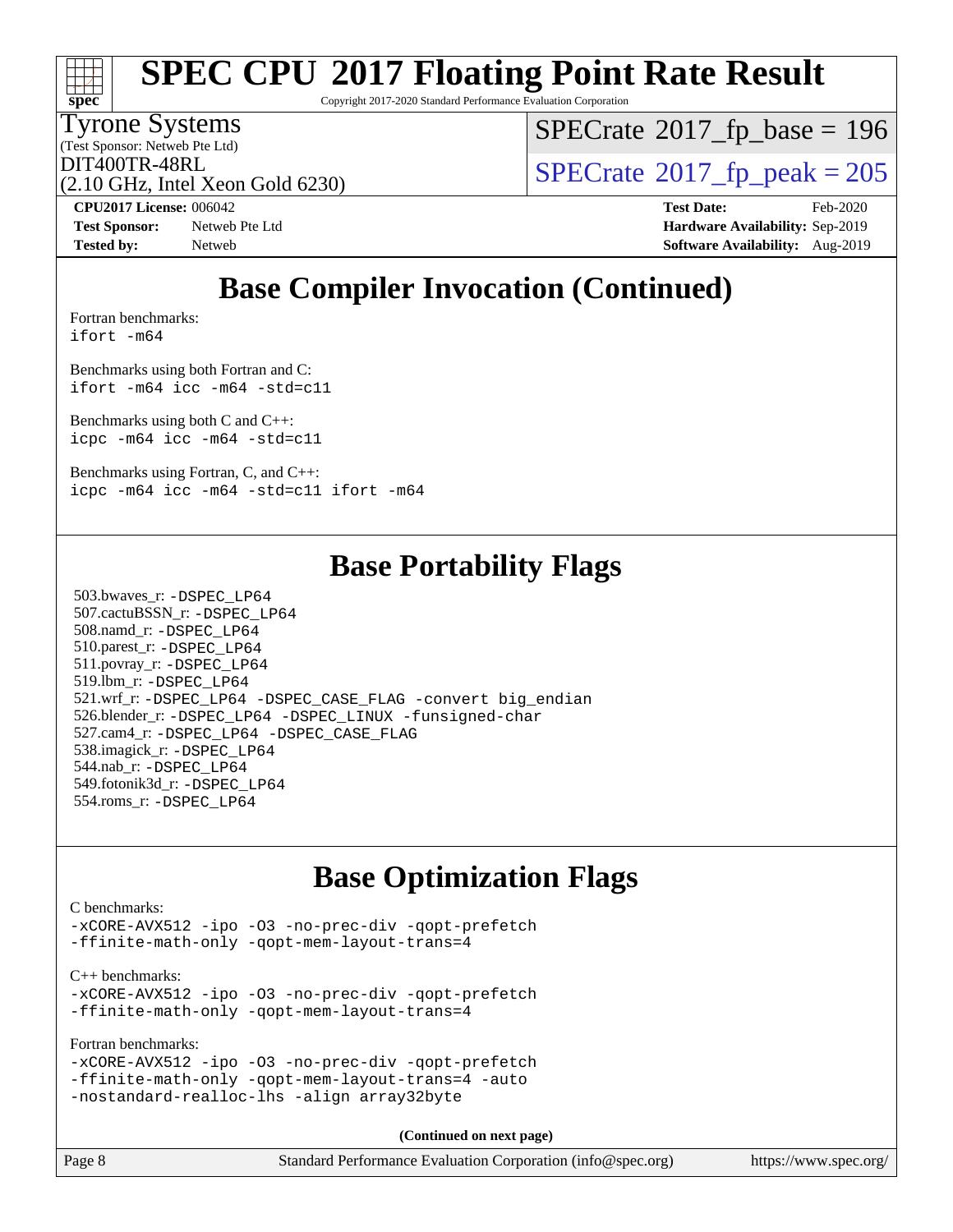

Copyright 2017-2020 Standard Performance Evaluation Corporation

Tyrone Systems

(Test Sponsor: Netweb Pte Ltd)

 $SPECTate$ <sup>®</sup>[2017\\_fp\\_base =](http://www.spec.org/auto/cpu2017/Docs/result-fields.html#SPECrate2017fpbase) 196

(2.10 GHz, Intel Xeon Gold 6230)

 $\text{DIT400TR-48RL}$ <br>(2.10 GHz, Intel Xeon Gold 6230)  $\text{SPECrate}$  $\text{SPECrate}$  $\text{SPECrate}$ <sup>®</sup>[2017\\_fp\\_peak = 2](http://www.spec.org/auto/cpu2017/Docs/result-fields.html#SPECrate2017fppeak)05

**[Test Sponsor:](http://www.spec.org/auto/cpu2017/Docs/result-fields.html#TestSponsor)** Netweb Pte Ltd **[Hardware Availability:](http://www.spec.org/auto/cpu2017/Docs/result-fields.html#HardwareAvailability)** Sep-2019 **[Tested by:](http://www.spec.org/auto/cpu2017/Docs/result-fields.html#Testedby)** Netweb **[Software Availability:](http://www.spec.org/auto/cpu2017/Docs/result-fields.html#SoftwareAvailability)** Aug-2019

**[CPU2017 License:](http://www.spec.org/auto/cpu2017/Docs/result-fields.html#CPU2017License)** 006042 **[Test Date:](http://www.spec.org/auto/cpu2017/Docs/result-fields.html#TestDate)** Feb-2020

## **[Base Optimization Flags \(Continued\)](http://www.spec.org/auto/cpu2017/Docs/result-fields.html#BaseOptimizationFlags)**

[Benchmarks using both Fortran and C](http://www.spec.org/auto/cpu2017/Docs/result-fields.html#BenchmarksusingbothFortranandC):

[-xCORE-AVX512](http://www.spec.org/cpu2017/results/res2020q1/cpu2017-20200218-20949.flags.html#user_CC_FCbase_f-xCORE-AVX512) [-ipo](http://www.spec.org/cpu2017/results/res2020q1/cpu2017-20200218-20949.flags.html#user_CC_FCbase_f-ipo) [-O3](http://www.spec.org/cpu2017/results/res2020q1/cpu2017-20200218-20949.flags.html#user_CC_FCbase_f-O3) [-no-prec-div](http://www.spec.org/cpu2017/results/res2020q1/cpu2017-20200218-20949.flags.html#user_CC_FCbase_f-no-prec-div) [-qopt-prefetch](http://www.spec.org/cpu2017/results/res2020q1/cpu2017-20200218-20949.flags.html#user_CC_FCbase_f-qopt-prefetch) [-ffinite-math-only](http://www.spec.org/cpu2017/results/res2020q1/cpu2017-20200218-20949.flags.html#user_CC_FCbase_f_finite_math_only_cb91587bd2077682c4b38af759c288ed7c732db004271a9512da14a4f8007909a5f1427ecbf1a0fb78ff2a814402c6114ac565ca162485bbcae155b5e4258871) [-qopt-mem-layout-trans=4](http://www.spec.org/cpu2017/results/res2020q1/cpu2017-20200218-20949.flags.html#user_CC_FCbase_f-qopt-mem-layout-trans_fa39e755916c150a61361b7846f310bcdf6f04e385ef281cadf3647acec3f0ae266d1a1d22d972a7087a248fd4e6ca390a3634700869573d231a252c784941a8) [-auto](http://www.spec.org/cpu2017/results/res2020q1/cpu2017-20200218-20949.flags.html#user_CC_FCbase_f-auto) [-nostandard-realloc-lhs](http://www.spec.org/cpu2017/results/res2020q1/cpu2017-20200218-20949.flags.html#user_CC_FCbase_f_2003_std_realloc_82b4557e90729c0f113870c07e44d33d6f5a304b4f63d4c15d2d0f1fab99f5daaed73bdb9275d9ae411527f28b936061aa8b9c8f2d63842963b95c9dd6426b8a) [-align array32byte](http://www.spec.org/cpu2017/results/res2020q1/cpu2017-20200218-20949.flags.html#user_CC_FCbase_align_array32byte_b982fe038af199962ba9a80c053b8342c548c85b40b8e86eb3cc33dee0d7986a4af373ac2d51c3f7cf710a18d62fdce2948f201cd044323541f22fc0fffc51b6)

[Benchmarks using both C and C++](http://www.spec.org/auto/cpu2017/Docs/result-fields.html#BenchmarksusingbothCandCXX): [-xCORE-AVX512](http://www.spec.org/cpu2017/results/res2020q1/cpu2017-20200218-20949.flags.html#user_CC_CXXbase_f-xCORE-AVX512) [-ipo](http://www.spec.org/cpu2017/results/res2020q1/cpu2017-20200218-20949.flags.html#user_CC_CXXbase_f-ipo) [-O3](http://www.spec.org/cpu2017/results/res2020q1/cpu2017-20200218-20949.flags.html#user_CC_CXXbase_f-O3) [-no-prec-div](http://www.spec.org/cpu2017/results/res2020q1/cpu2017-20200218-20949.flags.html#user_CC_CXXbase_f-no-prec-div) [-qopt-prefetch](http://www.spec.org/cpu2017/results/res2020q1/cpu2017-20200218-20949.flags.html#user_CC_CXXbase_f-qopt-prefetch) [-ffinite-math-only](http://www.spec.org/cpu2017/results/res2020q1/cpu2017-20200218-20949.flags.html#user_CC_CXXbase_f_finite_math_only_cb91587bd2077682c4b38af759c288ed7c732db004271a9512da14a4f8007909a5f1427ecbf1a0fb78ff2a814402c6114ac565ca162485bbcae155b5e4258871) [-qopt-mem-layout-trans=4](http://www.spec.org/cpu2017/results/res2020q1/cpu2017-20200218-20949.flags.html#user_CC_CXXbase_f-qopt-mem-layout-trans_fa39e755916c150a61361b7846f310bcdf6f04e385ef281cadf3647acec3f0ae266d1a1d22d972a7087a248fd4e6ca390a3634700869573d231a252c784941a8)

[Benchmarks using Fortran, C, and C++:](http://www.spec.org/auto/cpu2017/Docs/result-fields.html#BenchmarksusingFortranCandCXX) [-xCORE-AVX512](http://www.spec.org/cpu2017/results/res2020q1/cpu2017-20200218-20949.flags.html#user_CC_CXX_FCbase_f-xCORE-AVX512) [-ipo](http://www.spec.org/cpu2017/results/res2020q1/cpu2017-20200218-20949.flags.html#user_CC_CXX_FCbase_f-ipo) -03 [-no-prec-div](http://www.spec.org/cpu2017/results/res2020q1/cpu2017-20200218-20949.flags.html#user_CC_CXX_FCbase_f-no-prec-div) [-qopt-prefetch](http://www.spec.org/cpu2017/results/res2020q1/cpu2017-20200218-20949.flags.html#user_CC_CXX_FCbase_f-qopt-prefetch) [-ffinite-math-only](http://www.spec.org/cpu2017/results/res2020q1/cpu2017-20200218-20949.flags.html#user_CC_CXX_FCbase_f_finite_math_only_cb91587bd2077682c4b38af759c288ed7c732db004271a9512da14a4f8007909a5f1427ecbf1a0fb78ff2a814402c6114ac565ca162485bbcae155b5e4258871) [-qopt-mem-layout-trans=4](http://www.spec.org/cpu2017/results/res2020q1/cpu2017-20200218-20949.flags.html#user_CC_CXX_FCbase_f-qopt-mem-layout-trans_fa39e755916c150a61361b7846f310bcdf6f04e385ef281cadf3647acec3f0ae266d1a1d22d972a7087a248fd4e6ca390a3634700869573d231a252c784941a8) [-auto](http://www.spec.org/cpu2017/results/res2020q1/cpu2017-20200218-20949.flags.html#user_CC_CXX_FCbase_f-auto) [-nostandard-realloc-lhs](http://www.spec.org/cpu2017/results/res2020q1/cpu2017-20200218-20949.flags.html#user_CC_CXX_FCbase_f_2003_std_realloc_82b4557e90729c0f113870c07e44d33d6f5a304b4f63d4c15d2d0f1fab99f5daaed73bdb9275d9ae411527f28b936061aa8b9c8f2d63842963b95c9dd6426b8a) [-align array32byte](http://www.spec.org/cpu2017/results/res2020q1/cpu2017-20200218-20949.flags.html#user_CC_CXX_FCbase_align_array32byte_b982fe038af199962ba9a80c053b8342c548c85b40b8e86eb3cc33dee0d7986a4af373ac2d51c3f7cf710a18d62fdce2948f201cd044323541f22fc0fffc51b6)

### **[Peak Compiler Invocation](http://www.spec.org/auto/cpu2017/Docs/result-fields.html#PeakCompilerInvocation)**

[C benchmarks](http://www.spec.org/auto/cpu2017/Docs/result-fields.html#Cbenchmarks): [icc -m64 -std=c11](http://www.spec.org/cpu2017/results/res2020q1/cpu2017-20200218-20949.flags.html#user_CCpeak_intel_icc_64bit_c11_33ee0cdaae7deeeab2a9725423ba97205ce30f63b9926c2519791662299b76a0318f32ddfffdc46587804de3178b4f9328c46fa7c2b0cd779d7a61945c91cd35)

[C++ benchmarks:](http://www.spec.org/auto/cpu2017/Docs/result-fields.html#CXXbenchmarks) [icpc -m64](http://www.spec.org/cpu2017/results/res2020q1/cpu2017-20200218-20949.flags.html#user_CXXpeak_intel_icpc_64bit_4ecb2543ae3f1412ef961e0650ca070fec7b7afdcd6ed48761b84423119d1bf6bdf5cad15b44d48e7256388bc77273b966e5eb805aefd121eb22e9299b2ec9d9)

[Fortran benchmarks](http://www.spec.org/auto/cpu2017/Docs/result-fields.html#Fortranbenchmarks): [ifort -m64](http://www.spec.org/cpu2017/results/res2020q1/cpu2017-20200218-20949.flags.html#user_FCpeak_intel_ifort_64bit_24f2bb282fbaeffd6157abe4f878425411749daecae9a33200eee2bee2fe76f3b89351d69a8130dd5949958ce389cf37ff59a95e7a40d588e8d3a57e0c3fd751)

[Benchmarks using both Fortran and C](http://www.spec.org/auto/cpu2017/Docs/result-fields.html#BenchmarksusingbothFortranandC): [ifort -m64](http://www.spec.org/cpu2017/results/res2020q1/cpu2017-20200218-20949.flags.html#user_CC_FCpeak_intel_ifort_64bit_24f2bb282fbaeffd6157abe4f878425411749daecae9a33200eee2bee2fe76f3b89351d69a8130dd5949958ce389cf37ff59a95e7a40d588e8d3a57e0c3fd751) [icc -m64 -std=c11](http://www.spec.org/cpu2017/results/res2020q1/cpu2017-20200218-20949.flags.html#user_CC_FCpeak_intel_icc_64bit_c11_33ee0cdaae7deeeab2a9725423ba97205ce30f63b9926c2519791662299b76a0318f32ddfffdc46587804de3178b4f9328c46fa7c2b0cd779d7a61945c91cd35)

[Benchmarks using both C and C++](http://www.spec.org/auto/cpu2017/Docs/result-fields.html#BenchmarksusingbothCandCXX): [icpc -m64](http://www.spec.org/cpu2017/results/res2020q1/cpu2017-20200218-20949.flags.html#user_CC_CXXpeak_intel_icpc_64bit_4ecb2543ae3f1412ef961e0650ca070fec7b7afdcd6ed48761b84423119d1bf6bdf5cad15b44d48e7256388bc77273b966e5eb805aefd121eb22e9299b2ec9d9) [icc -m64 -std=c11](http://www.spec.org/cpu2017/results/res2020q1/cpu2017-20200218-20949.flags.html#user_CC_CXXpeak_intel_icc_64bit_c11_33ee0cdaae7deeeab2a9725423ba97205ce30f63b9926c2519791662299b76a0318f32ddfffdc46587804de3178b4f9328c46fa7c2b0cd779d7a61945c91cd35)

[Benchmarks using Fortran, C, and C++:](http://www.spec.org/auto/cpu2017/Docs/result-fields.html#BenchmarksusingFortranCandCXX) [icpc -m64](http://www.spec.org/cpu2017/results/res2020q1/cpu2017-20200218-20949.flags.html#user_CC_CXX_FCpeak_intel_icpc_64bit_4ecb2543ae3f1412ef961e0650ca070fec7b7afdcd6ed48761b84423119d1bf6bdf5cad15b44d48e7256388bc77273b966e5eb805aefd121eb22e9299b2ec9d9) [icc -m64 -std=c11](http://www.spec.org/cpu2017/results/res2020q1/cpu2017-20200218-20949.flags.html#user_CC_CXX_FCpeak_intel_icc_64bit_c11_33ee0cdaae7deeeab2a9725423ba97205ce30f63b9926c2519791662299b76a0318f32ddfffdc46587804de3178b4f9328c46fa7c2b0cd779d7a61945c91cd35) [ifort -m64](http://www.spec.org/cpu2017/results/res2020q1/cpu2017-20200218-20949.flags.html#user_CC_CXX_FCpeak_intel_ifort_64bit_24f2bb282fbaeffd6157abe4f878425411749daecae9a33200eee2bee2fe76f3b89351d69a8130dd5949958ce389cf37ff59a95e7a40d588e8d3a57e0c3fd751)

## **[Peak Portability Flags](http://www.spec.org/auto/cpu2017/Docs/result-fields.html#PeakPortabilityFlags)**

Same as Base Portability Flags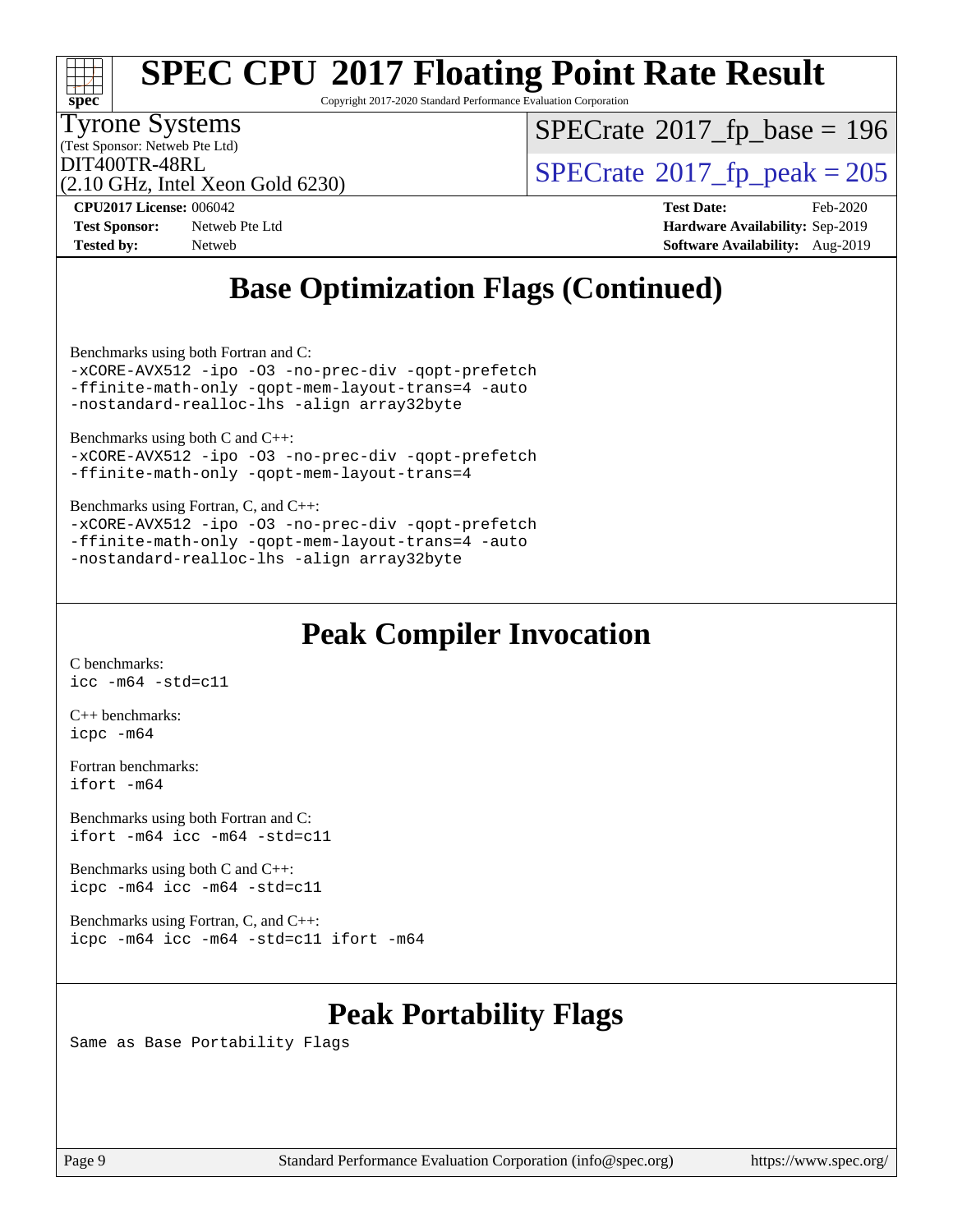# **[spec](http://www.spec.org/)**

## **[SPEC CPU](http://www.spec.org/auto/cpu2017/Docs/result-fields.html#SPECCPU2017FloatingPointRateResult)[2017 Floating Point Rate Result](http://www.spec.org/auto/cpu2017/Docs/result-fields.html#SPECCPU2017FloatingPointRateResult)**

Copyright 2017-2020 Standard Performance Evaluation Corporation

#### Tyrone Systems

(Test Sponsor: Netweb Pte Ltd)

 $SPECTate$ <sup>®</sup>[2017\\_fp\\_base =](http://www.spec.org/auto/cpu2017/Docs/result-fields.html#SPECrate2017fpbase) 196

(2.10 GHz, Intel Xeon Gold 6230)

 $DIT400TR-48RL$ <br>(2.10 GHz, Intel Yean Gold 6230) [SPECrate](http://www.spec.org/auto/cpu2017/Docs/result-fields.html#SPECrate2017fppeak)®[2017\\_fp\\_peak = 2](http://www.spec.org/auto/cpu2017/Docs/result-fields.html#SPECrate2017fppeak)05

**[Test Sponsor:](http://www.spec.org/auto/cpu2017/Docs/result-fields.html#TestSponsor)** Netweb Pte Ltd **[Hardware Availability:](http://www.spec.org/auto/cpu2017/Docs/result-fields.html#HardwareAvailability)** Sep-2019 **[Tested by:](http://www.spec.org/auto/cpu2017/Docs/result-fields.html#Testedby)** Netweb **[Software Availability:](http://www.spec.org/auto/cpu2017/Docs/result-fields.html#SoftwareAvailability)** Aug-2019

**[CPU2017 License:](http://www.spec.org/auto/cpu2017/Docs/result-fields.html#CPU2017License)** 006042 **[Test Date:](http://www.spec.org/auto/cpu2017/Docs/result-fields.html#TestDate)** Feb-2020

## **[Peak Optimization Flags](http://www.spec.org/auto/cpu2017/Docs/result-fields.html#PeakOptimizationFlags)**

```
C benchmarks:
```
 519.lbm\_r: [-prof-gen](http://www.spec.org/cpu2017/results/res2020q1/cpu2017-20200218-20949.flags.html#user_peakPASS1_CFLAGSPASS1_LDFLAGS519_lbm_r_prof_gen_5aa4926d6013ddb2a31985c654b3eb18169fc0c6952a63635c234f711e6e63dd76e94ad52365559451ec499a2cdb89e4dc58ba4c67ef54ca681ffbe1461d6b36)(pass 1) [-prof-use](http://www.spec.org/cpu2017/results/res2020q1/cpu2017-20200218-20949.flags.html#user_peakPASS2_CFLAGSPASS2_LDFLAGS519_lbm_r_prof_use_1a21ceae95f36a2b53c25747139a6c16ca95bd9def2a207b4f0849963b97e94f5260e30a0c64f4bb623698870e679ca08317ef8150905d41bd88c6f78df73f19)(pass 2) [-ipo](http://www.spec.org/cpu2017/results/res2020q1/cpu2017-20200218-20949.flags.html#user_peakPASS1_COPTIMIZEPASS2_COPTIMIZE519_lbm_r_f-ipo) [-xCORE-AVX512](http://www.spec.org/cpu2017/results/res2020q1/cpu2017-20200218-20949.flags.html#user_peakPASS2_COPTIMIZE519_lbm_r_f-xCORE-AVX512) [-O3](http://www.spec.org/cpu2017/results/res2020q1/cpu2017-20200218-20949.flags.html#user_peakPASS1_COPTIMIZEPASS2_COPTIMIZE519_lbm_r_f-O3) [-no-prec-div](http://www.spec.org/cpu2017/results/res2020q1/cpu2017-20200218-20949.flags.html#user_peakPASS1_COPTIMIZEPASS2_COPTIMIZE519_lbm_r_f-no-prec-div) [-qopt-prefetch](http://www.spec.org/cpu2017/results/res2020q1/cpu2017-20200218-20949.flags.html#user_peakPASS1_COPTIMIZEPASS2_COPTIMIZE519_lbm_r_f-qopt-prefetch) [-ffinite-math-only](http://www.spec.org/cpu2017/results/res2020q1/cpu2017-20200218-20949.flags.html#user_peakPASS1_COPTIMIZEPASS2_COPTIMIZE519_lbm_r_f_finite_math_only_cb91587bd2077682c4b38af759c288ed7c732db004271a9512da14a4f8007909a5f1427ecbf1a0fb78ff2a814402c6114ac565ca162485bbcae155b5e4258871) [-qopt-mem-layout-trans=4](http://www.spec.org/cpu2017/results/res2020q1/cpu2017-20200218-20949.flags.html#user_peakPASS1_COPTIMIZEPASS2_COPTIMIZE519_lbm_r_f-qopt-mem-layout-trans_fa39e755916c150a61361b7846f310bcdf6f04e385ef281cadf3647acec3f0ae266d1a1d22d972a7087a248fd4e6ca390a3634700869573d231a252c784941a8) 538.imagick\_r: [-xCORE-AVX512](http://www.spec.org/cpu2017/results/res2020q1/cpu2017-20200218-20949.flags.html#user_peakCOPTIMIZE538_imagick_r_f-xCORE-AVX512) [-ipo](http://www.spec.org/cpu2017/results/res2020q1/cpu2017-20200218-20949.flags.html#user_peakCOPTIMIZE538_imagick_r_f-ipo) [-O3](http://www.spec.org/cpu2017/results/res2020q1/cpu2017-20200218-20949.flags.html#user_peakCOPTIMIZE538_imagick_r_f-O3) [-no-prec-div](http://www.spec.org/cpu2017/results/res2020q1/cpu2017-20200218-20949.flags.html#user_peakCOPTIMIZE538_imagick_r_f-no-prec-div) [-qopt-prefetch](http://www.spec.org/cpu2017/results/res2020q1/cpu2017-20200218-20949.flags.html#user_peakCOPTIMIZE538_imagick_r_f-qopt-prefetch) [-ffinite-math-only](http://www.spec.org/cpu2017/results/res2020q1/cpu2017-20200218-20949.flags.html#user_peakCOPTIMIZE538_imagick_r_f_finite_math_only_cb91587bd2077682c4b38af759c288ed7c732db004271a9512da14a4f8007909a5f1427ecbf1a0fb78ff2a814402c6114ac565ca162485bbcae155b5e4258871) [-qopt-mem-layout-trans=4](http://www.spec.org/cpu2017/results/res2020q1/cpu2017-20200218-20949.flags.html#user_peakCOPTIMIZE538_imagick_r_f-qopt-mem-layout-trans_fa39e755916c150a61361b7846f310bcdf6f04e385ef281cadf3647acec3f0ae266d1a1d22d972a7087a248fd4e6ca390a3634700869573d231a252c784941a8) 544.nab\_r: Same as 538.imagick\_r [C++ benchmarks:](http://www.spec.org/auto/cpu2017/Docs/result-fields.html#CXXbenchmarks) 508.namd\_r: [-prof-gen](http://www.spec.org/cpu2017/results/res2020q1/cpu2017-20200218-20949.flags.html#user_peakPASS1_CXXFLAGSPASS1_LDFLAGS508_namd_r_prof_gen_5aa4926d6013ddb2a31985c654b3eb18169fc0c6952a63635c234f711e6e63dd76e94ad52365559451ec499a2cdb89e4dc58ba4c67ef54ca681ffbe1461d6b36)(pass 1) [-prof-use](http://www.spec.org/cpu2017/results/res2020q1/cpu2017-20200218-20949.flags.html#user_peakPASS2_CXXFLAGSPASS2_LDFLAGS508_namd_r_prof_use_1a21ceae95f36a2b53c25747139a6c16ca95bd9def2a207b4f0849963b97e94f5260e30a0c64f4bb623698870e679ca08317ef8150905d41bd88c6f78df73f19)(pass 2) [-ipo](http://www.spec.org/cpu2017/results/res2020q1/cpu2017-20200218-20949.flags.html#user_peakPASS1_CXXOPTIMIZEPASS2_CXXOPTIMIZE508_namd_r_f-ipo) [-xCORE-AVX512](http://www.spec.org/cpu2017/results/res2020q1/cpu2017-20200218-20949.flags.html#user_peakPASS2_CXXOPTIMIZE508_namd_r_f-xCORE-AVX512) [-O3](http://www.spec.org/cpu2017/results/res2020q1/cpu2017-20200218-20949.flags.html#user_peakPASS1_CXXOPTIMIZEPASS2_CXXOPTIMIZE508_namd_r_f-O3) [-no-prec-div](http://www.spec.org/cpu2017/results/res2020q1/cpu2017-20200218-20949.flags.html#user_peakPASS1_CXXOPTIMIZEPASS2_CXXOPTIMIZE508_namd_r_f-no-prec-div) [-qopt-prefetch](http://www.spec.org/cpu2017/results/res2020q1/cpu2017-20200218-20949.flags.html#user_peakPASS1_CXXOPTIMIZEPASS2_CXXOPTIMIZE508_namd_r_f-qopt-prefetch) [-ffinite-math-only](http://www.spec.org/cpu2017/results/res2020q1/cpu2017-20200218-20949.flags.html#user_peakPASS1_CXXOPTIMIZEPASS2_CXXOPTIMIZE508_namd_r_f_finite_math_only_cb91587bd2077682c4b38af759c288ed7c732db004271a9512da14a4f8007909a5f1427ecbf1a0fb78ff2a814402c6114ac565ca162485bbcae155b5e4258871) [-qopt-mem-layout-trans=4](http://www.spec.org/cpu2017/results/res2020q1/cpu2017-20200218-20949.flags.html#user_peakPASS1_CXXOPTIMIZEPASS2_CXXOPTIMIZE508_namd_r_f-qopt-mem-layout-trans_fa39e755916c150a61361b7846f310bcdf6f04e385ef281cadf3647acec3f0ae266d1a1d22d972a7087a248fd4e6ca390a3634700869573d231a252c784941a8) 510.parest\_r: [-xCORE-AVX512](http://www.spec.org/cpu2017/results/res2020q1/cpu2017-20200218-20949.flags.html#user_peakCXXOPTIMIZE510_parest_r_f-xCORE-AVX512) [-ipo](http://www.spec.org/cpu2017/results/res2020q1/cpu2017-20200218-20949.flags.html#user_peakCXXOPTIMIZE510_parest_r_f-ipo) [-O3](http://www.spec.org/cpu2017/results/res2020q1/cpu2017-20200218-20949.flags.html#user_peakCXXOPTIMIZE510_parest_r_f-O3) [-no-prec-div](http://www.spec.org/cpu2017/results/res2020q1/cpu2017-20200218-20949.flags.html#user_peakCXXOPTIMIZE510_parest_r_f-no-prec-div) [-qopt-prefetch](http://www.spec.org/cpu2017/results/res2020q1/cpu2017-20200218-20949.flags.html#user_peakCXXOPTIMIZE510_parest_r_f-qopt-prefetch) [-ffinite-math-only](http://www.spec.org/cpu2017/results/res2020q1/cpu2017-20200218-20949.flags.html#user_peakCXXOPTIMIZE510_parest_r_f_finite_math_only_cb91587bd2077682c4b38af759c288ed7c732db004271a9512da14a4f8007909a5f1427ecbf1a0fb78ff2a814402c6114ac565ca162485bbcae155b5e4258871) [-qopt-mem-layout-trans=4](http://www.spec.org/cpu2017/results/res2020q1/cpu2017-20200218-20949.flags.html#user_peakCXXOPTIMIZE510_parest_r_f-qopt-mem-layout-trans_fa39e755916c150a61361b7846f310bcdf6f04e385ef281cadf3647acec3f0ae266d1a1d22d972a7087a248fd4e6ca390a3634700869573d231a252c784941a8) [Fortran benchmarks](http://www.spec.org/auto/cpu2017/Docs/result-fields.html#Fortranbenchmarks): 503.bwaves\_r: [-xCORE-AVX512](http://www.spec.org/cpu2017/results/res2020q1/cpu2017-20200218-20949.flags.html#user_peakFOPTIMIZE503_bwaves_r_f-xCORE-AVX512) [-ipo](http://www.spec.org/cpu2017/results/res2020q1/cpu2017-20200218-20949.flags.html#user_peakFOPTIMIZE503_bwaves_r_f-ipo) [-O3](http://www.spec.org/cpu2017/results/res2020q1/cpu2017-20200218-20949.flags.html#user_peakFOPTIMIZE503_bwaves_r_f-O3) [-no-prec-div](http://www.spec.org/cpu2017/results/res2020q1/cpu2017-20200218-20949.flags.html#user_peakFOPTIMIZE503_bwaves_r_f-no-prec-div) [-qopt-prefetch](http://www.spec.org/cpu2017/results/res2020q1/cpu2017-20200218-20949.flags.html#user_peakFOPTIMIZE503_bwaves_r_f-qopt-prefetch) [-ffinite-math-only](http://www.spec.org/cpu2017/results/res2020q1/cpu2017-20200218-20949.flags.html#user_peakFOPTIMIZE503_bwaves_r_f_finite_math_only_cb91587bd2077682c4b38af759c288ed7c732db004271a9512da14a4f8007909a5f1427ecbf1a0fb78ff2a814402c6114ac565ca162485bbcae155b5e4258871) [-qopt-mem-layout-trans=4](http://www.spec.org/cpu2017/results/res2020q1/cpu2017-20200218-20949.flags.html#user_peakFOPTIMIZE503_bwaves_r_f-qopt-mem-layout-trans_fa39e755916c150a61361b7846f310bcdf6f04e385ef281cadf3647acec3f0ae266d1a1d22d972a7087a248fd4e6ca390a3634700869573d231a252c784941a8) [-auto](http://www.spec.org/cpu2017/results/res2020q1/cpu2017-20200218-20949.flags.html#user_peakFOPTIMIZE503_bwaves_r_f-auto) [-nostandard-realloc-lhs](http://www.spec.org/cpu2017/results/res2020q1/cpu2017-20200218-20949.flags.html#user_peakEXTRA_FOPTIMIZE503_bwaves_r_f_2003_std_realloc_82b4557e90729c0f113870c07e44d33d6f5a304b4f63d4c15d2d0f1fab99f5daaed73bdb9275d9ae411527f28b936061aa8b9c8f2d63842963b95c9dd6426b8a) [-align array32byte](http://www.spec.org/cpu2017/results/res2020q1/cpu2017-20200218-20949.flags.html#user_peakEXTRA_FOPTIMIZE503_bwaves_r_align_array32byte_b982fe038af199962ba9a80c053b8342c548c85b40b8e86eb3cc33dee0d7986a4af373ac2d51c3f7cf710a18d62fdce2948f201cd044323541f22fc0fffc51b6) 549.fotonik3d\_r: Same as 503.bwaves\_r 554.roms\_r: [-prof-gen](http://www.spec.org/cpu2017/results/res2020q1/cpu2017-20200218-20949.flags.html#user_peakPASS1_FFLAGSPASS1_LDFLAGS554_roms_r_prof_gen_5aa4926d6013ddb2a31985c654b3eb18169fc0c6952a63635c234f711e6e63dd76e94ad52365559451ec499a2cdb89e4dc58ba4c67ef54ca681ffbe1461d6b36)(pass 1) [-prof-use](http://www.spec.org/cpu2017/results/res2020q1/cpu2017-20200218-20949.flags.html#user_peakPASS2_FFLAGSPASS2_LDFLAGS554_roms_r_prof_use_1a21ceae95f36a2b53c25747139a6c16ca95bd9def2a207b4f0849963b97e94f5260e30a0c64f4bb623698870e679ca08317ef8150905d41bd88c6f78df73f19)(pass 2) [-ipo](http://www.spec.org/cpu2017/results/res2020q1/cpu2017-20200218-20949.flags.html#user_peakPASS1_FOPTIMIZEPASS2_FOPTIMIZE554_roms_r_f-ipo) [-xCORE-AVX512](http://www.spec.org/cpu2017/results/res2020q1/cpu2017-20200218-20949.flags.html#user_peakPASS2_FOPTIMIZE554_roms_r_f-xCORE-AVX512) [-O3](http://www.spec.org/cpu2017/results/res2020q1/cpu2017-20200218-20949.flags.html#user_peakPASS1_FOPTIMIZEPASS2_FOPTIMIZE554_roms_r_f-O3) [-no-prec-div](http://www.spec.org/cpu2017/results/res2020q1/cpu2017-20200218-20949.flags.html#user_peakPASS1_FOPTIMIZEPASS2_FOPTIMIZE554_roms_r_f-no-prec-div) [-qopt-prefetch](http://www.spec.org/cpu2017/results/res2020q1/cpu2017-20200218-20949.flags.html#user_peakPASS1_FOPTIMIZEPASS2_FOPTIMIZE554_roms_r_f-qopt-prefetch) [-ffinite-math-only](http://www.spec.org/cpu2017/results/res2020q1/cpu2017-20200218-20949.flags.html#user_peakPASS1_FOPTIMIZEPASS2_FOPTIMIZE554_roms_r_f_finite_math_only_cb91587bd2077682c4b38af759c288ed7c732db004271a9512da14a4f8007909a5f1427ecbf1a0fb78ff2a814402c6114ac565ca162485bbcae155b5e4258871) [-qopt-mem-layout-trans=4](http://www.spec.org/cpu2017/results/res2020q1/cpu2017-20200218-20949.flags.html#user_peakPASS1_FOPTIMIZEPASS2_FOPTIMIZE554_roms_r_f-qopt-mem-layout-trans_fa39e755916c150a61361b7846f310bcdf6f04e385ef281cadf3647acec3f0ae266d1a1d22d972a7087a248fd4e6ca390a3634700869573d231a252c784941a8) [-auto](http://www.spec.org/cpu2017/results/res2020q1/cpu2017-20200218-20949.flags.html#user_peakPASS2_FOPTIMIZE554_roms_r_f-auto) [-nostandard-realloc-lhs](http://www.spec.org/cpu2017/results/res2020q1/cpu2017-20200218-20949.flags.html#user_peakEXTRA_FOPTIMIZE554_roms_r_f_2003_std_realloc_82b4557e90729c0f113870c07e44d33d6f5a304b4f63d4c15d2d0f1fab99f5daaed73bdb9275d9ae411527f28b936061aa8b9c8f2d63842963b95c9dd6426b8a) [-align array32byte](http://www.spec.org/cpu2017/results/res2020q1/cpu2017-20200218-20949.flags.html#user_peakEXTRA_FOPTIMIZE554_roms_r_align_array32byte_b982fe038af199962ba9a80c053b8342c548c85b40b8e86eb3cc33dee0d7986a4af373ac2d51c3f7cf710a18d62fdce2948f201cd044323541f22fc0fffc51b6) [Benchmarks using both Fortran and C](http://www.spec.org/auto/cpu2017/Docs/result-fields.html#BenchmarksusingbothFortranandC): [-prof-gen](http://www.spec.org/cpu2017/results/res2020q1/cpu2017-20200218-20949.flags.html#user_CC_FCpeak_prof_gen_5aa4926d6013ddb2a31985c654b3eb18169fc0c6952a63635c234f711e6e63dd76e94ad52365559451ec499a2cdb89e4dc58ba4c67ef54ca681ffbe1461d6b36)(pass 1) [-prof-use](http://www.spec.org/cpu2017/results/res2020q1/cpu2017-20200218-20949.flags.html#user_CC_FCpeak_prof_use_1a21ceae95f36a2b53c25747139a6c16ca95bd9def2a207b4f0849963b97e94f5260e30a0c64f4bb623698870e679ca08317ef8150905d41bd88c6f78df73f19)(pass 2) [-ipo](http://www.spec.org/cpu2017/results/res2020q1/cpu2017-20200218-20949.flags.html#user_CC_FCpeak_f-ipo) [-xCORE-AVX512](http://www.spec.org/cpu2017/results/res2020q1/cpu2017-20200218-20949.flags.html#user_CC_FCpeak_f-xCORE-AVX512) [-O3](http://www.spec.org/cpu2017/results/res2020q1/cpu2017-20200218-20949.flags.html#user_CC_FCpeak_f-O3) [-no-prec-div](http://www.spec.org/cpu2017/results/res2020q1/cpu2017-20200218-20949.flags.html#user_CC_FCpeak_f-no-prec-div) [-qopt-prefetch](http://www.spec.org/cpu2017/results/res2020q1/cpu2017-20200218-20949.flags.html#user_CC_FCpeak_f-qopt-prefetch) [-ffinite-math-only](http://www.spec.org/cpu2017/results/res2020q1/cpu2017-20200218-20949.flags.html#user_CC_FCpeak_f_finite_math_only_cb91587bd2077682c4b38af759c288ed7c732db004271a9512da14a4f8007909a5f1427ecbf1a0fb78ff2a814402c6114ac565ca162485bbcae155b5e4258871) [-qopt-mem-layout-trans=4](http://www.spec.org/cpu2017/results/res2020q1/cpu2017-20200218-20949.flags.html#user_CC_FCpeak_f-qopt-mem-layout-trans_fa39e755916c150a61361b7846f310bcdf6f04e385ef281cadf3647acec3f0ae266d1a1d22d972a7087a248fd4e6ca390a3634700869573d231a252c784941a8) [-auto](http://www.spec.org/cpu2017/results/res2020q1/cpu2017-20200218-20949.flags.html#user_CC_FCpeak_f-auto) [-nostandard-realloc-lhs](http://www.spec.org/cpu2017/results/res2020q1/cpu2017-20200218-20949.flags.html#user_CC_FCpeak_f_2003_std_realloc_82b4557e90729c0f113870c07e44d33d6f5a304b4f63d4c15d2d0f1fab99f5daaed73bdb9275d9ae411527f28b936061aa8b9c8f2d63842963b95c9dd6426b8a) [-align array32byte](http://www.spec.org/cpu2017/results/res2020q1/cpu2017-20200218-20949.flags.html#user_CC_FCpeak_align_array32byte_b982fe038af199962ba9a80c053b8342c548c85b40b8e86eb3cc33dee0d7986a4af373ac2d51c3f7cf710a18d62fdce2948f201cd044323541f22fc0fffc51b6) [Benchmarks using both C and C++:](http://www.spec.org/auto/cpu2017/Docs/result-fields.html#BenchmarksusingbothCandCXX) 511.povray\_r: [-prof-gen](http://www.spec.org/cpu2017/results/res2020q1/cpu2017-20200218-20949.flags.html#user_peakPASS1_CFLAGSPASS1_CXXFLAGSPASS1_LDFLAGS511_povray_r_prof_gen_5aa4926d6013ddb2a31985c654b3eb18169fc0c6952a63635c234f711e6e63dd76e94ad52365559451ec499a2cdb89e4dc58ba4c67ef54ca681ffbe1461d6b36)(pass 1) [-prof-use](http://www.spec.org/cpu2017/results/res2020q1/cpu2017-20200218-20949.flags.html#user_peakPASS2_CFLAGSPASS2_CXXFLAGSPASS2_LDFLAGS511_povray_r_prof_use_1a21ceae95f36a2b53c25747139a6c16ca95bd9def2a207b4f0849963b97e94f5260e30a0c64f4bb623698870e679ca08317ef8150905d41bd88c6f78df73f19)(pass 2) [-ipo](http://www.spec.org/cpu2017/results/res2020q1/cpu2017-20200218-20949.flags.html#user_peakPASS1_COPTIMIZEPASS1_CXXOPTIMIZEPASS2_COPTIMIZEPASS2_CXXOPTIMIZE511_povray_r_f-ipo) [-xCORE-AVX512](http://www.spec.org/cpu2017/results/res2020q1/cpu2017-20200218-20949.flags.html#user_peakPASS2_COPTIMIZEPASS2_CXXOPTIMIZE511_povray_r_f-xCORE-AVX512) [-O3](http://www.spec.org/cpu2017/results/res2020q1/cpu2017-20200218-20949.flags.html#user_peakPASS1_COPTIMIZEPASS1_CXXOPTIMIZEPASS2_COPTIMIZEPASS2_CXXOPTIMIZE511_povray_r_f-O3) [-no-prec-div](http://www.spec.org/cpu2017/results/res2020q1/cpu2017-20200218-20949.flags.html#user_peakPASS1_COPTIMIZEPASS1_CXXOPTIMIZEPASS2_COPTIMIZEPASS2_CXXOPTIMIZE511_povray_r_f-no-prec-div) [-qopt-prefetch](http://www.spec.org/cpu2017/results/res2020q1/cpu2017-20200218-20949.flags.html#user_peakPASS1_COPTIMIZEPASS1_CXXOPTIMIZEPASS2_COPTIMIZEPASS2_CXXOPTIMIZE511_povray_r_f-qopt-prefetch) [-ffinite-math-only](http://www.spec.org/cpu2017/results/res2020q1/cpu2017-20200218-20949.flags.html#user_peakPASS1_COPTIMIZEPASS1_CXXOPTIMIZEPASS2_COPTIMIZEPASS2_CXXOPTIMIZE511_povray_r_f_finite_math_only_cb91587bd2077682c4b38af759c288ed7c732db004271a9512da14a4f8007909a5f1427ecbf1a0fb78ff2a814402c6114ac565ca162485bbcae155b5e4258871) [-qopt-mem-layout-trans=4](http://www.spec.org/cpu2017/results/res2020q1/cpu2017-20200218-20949.flags.html#user_peakPASS1_COPTIMIZEPASS1_CXXOPTIMIZEPASS2_COPTIMIZEPASS2_CXXOPTIMIZE511_povray_r_f-qopt-mem-layout-trans_fa39e755916c150a61361b7846f310bcdf6f04e385ef281cadf3647acec3f0ae266d1a1d22d972a7087a248fd4e6ca390a3634700869573d231a252c784941a8)